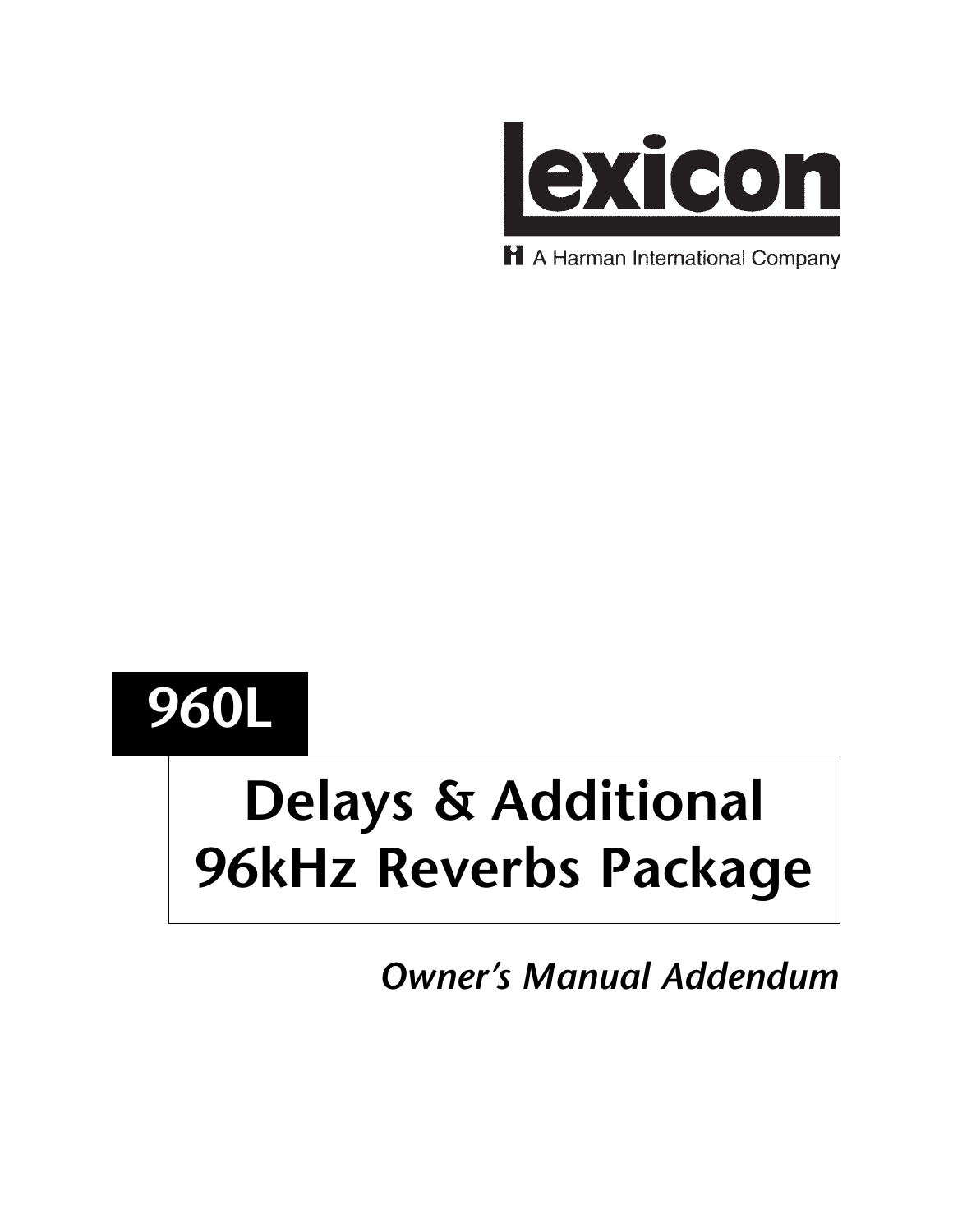#### **DOCUMENTATION CONVENTIONS**

This document is an addendum to the 960L Owner's Manual. It contains information about the optional Delays & Additional 96kHz Package available for Software Versions 3.0 and above. Refer to the owner's manual for general safety, installation, and operating instructions.



The following symbols are used in this document:

**Note:** Calls attention to information that is essential to highlight.

**Hint:** Calls attention to helpful operating instructions.

© 2002 Lexicon, Inc. All rights reserved.

This document should not be construed as a commitment on the part of Lexicon, Inc. The information it contains is subject to change without notice. Lexicon, Inc. assumes no responsibility for errors that may appear within this document.



Lexicon, Inc. 3 Oak Park Bedford, MA 01730-1441 USA Tel 781-280-0300 Fax 781-280-0490 www.lexicon.com

#### **Customer Support**

Tel 781-280-0300 Fax 781-280-0495 (Sales) Fax 781-280-0499 (Service)

Lexicon Part No. 070-14825 | Rev 1 | 06/02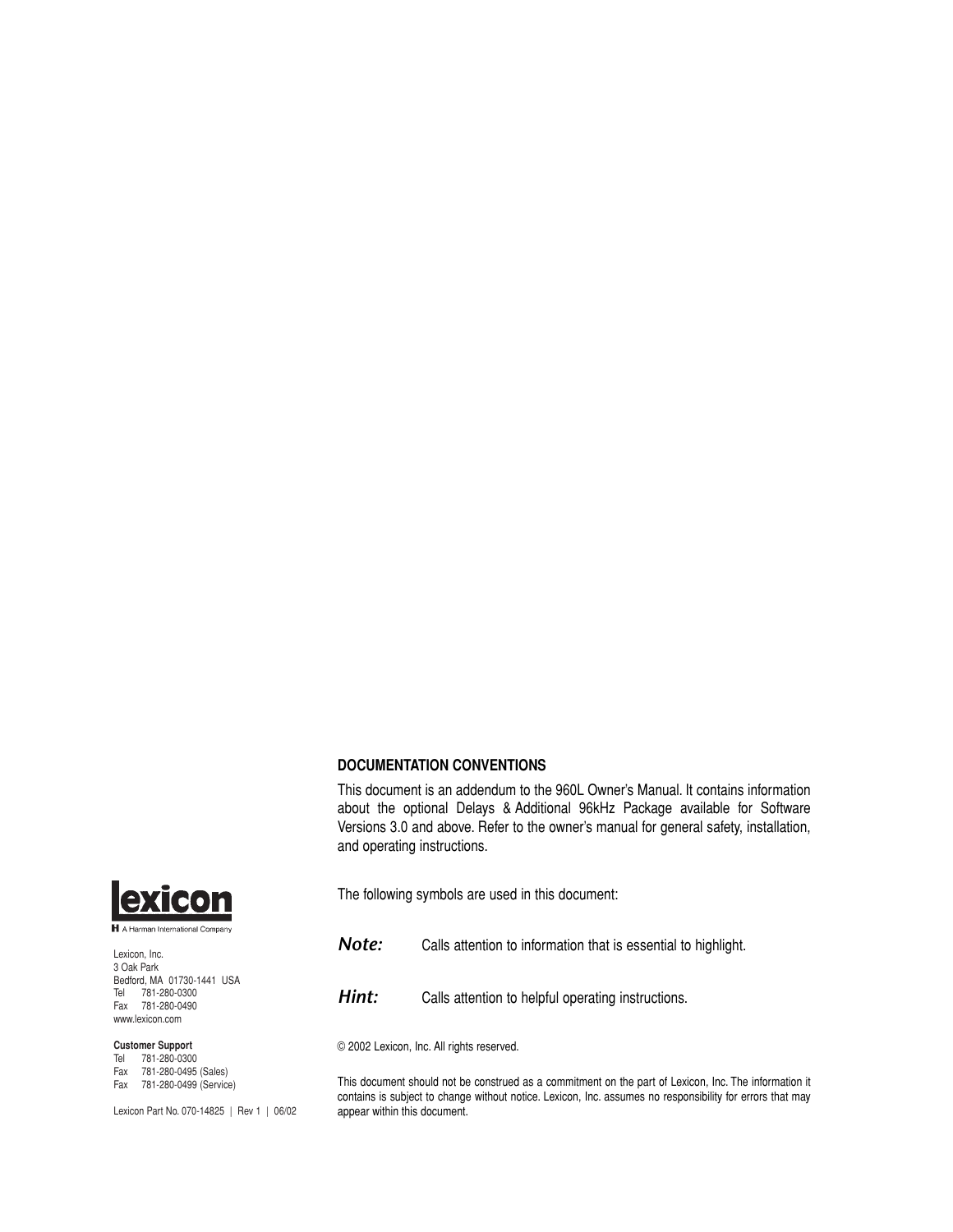| About the Delays & Additional 96kHz Reverbs Package  4  |  |
|---------------------------------------------------------|--|
|                                                         |  |
| New Multi-Channel Delay Algorithms  4                   |  |
|                                                         |  |
|                                                         |  |
|                                                         |  |
|                                                         |  |
|                                                         |  |
| Standard Parameters (Global) · Delay Voice Parameters   |  |
|                                                         |  |
|                                                         |  |
|                                                         |  |
|                                                         |  |
|                                                         |  |
|                                                         |  |
| Delay Voice Panning . Fine Adjusting Parameter Settings |  |
|                                                         |  |
| New Delay & 96kHz Reverb Program Banks  14              |  |
| Stereo Bank 13: Simple Delays 14                        |  |
|                                                         |  |
|                                                         |  |
|                                                         |  |
|                                                         |  |
|                                                         |  |
|                                                         |  |
|                                                         |  |
|                                                         |  |
|                                                         |  |
|                                                         |  |
|                                                         |  |
|                                                         |  |
|                                                         |  |
|                                                         |  |
|                                                         |  |
|                                                         |  |
|                                                         |  |
| Random Multi-Channel Delay Algorithm  27                |  |
|                                                         |  |
|                                                         |  |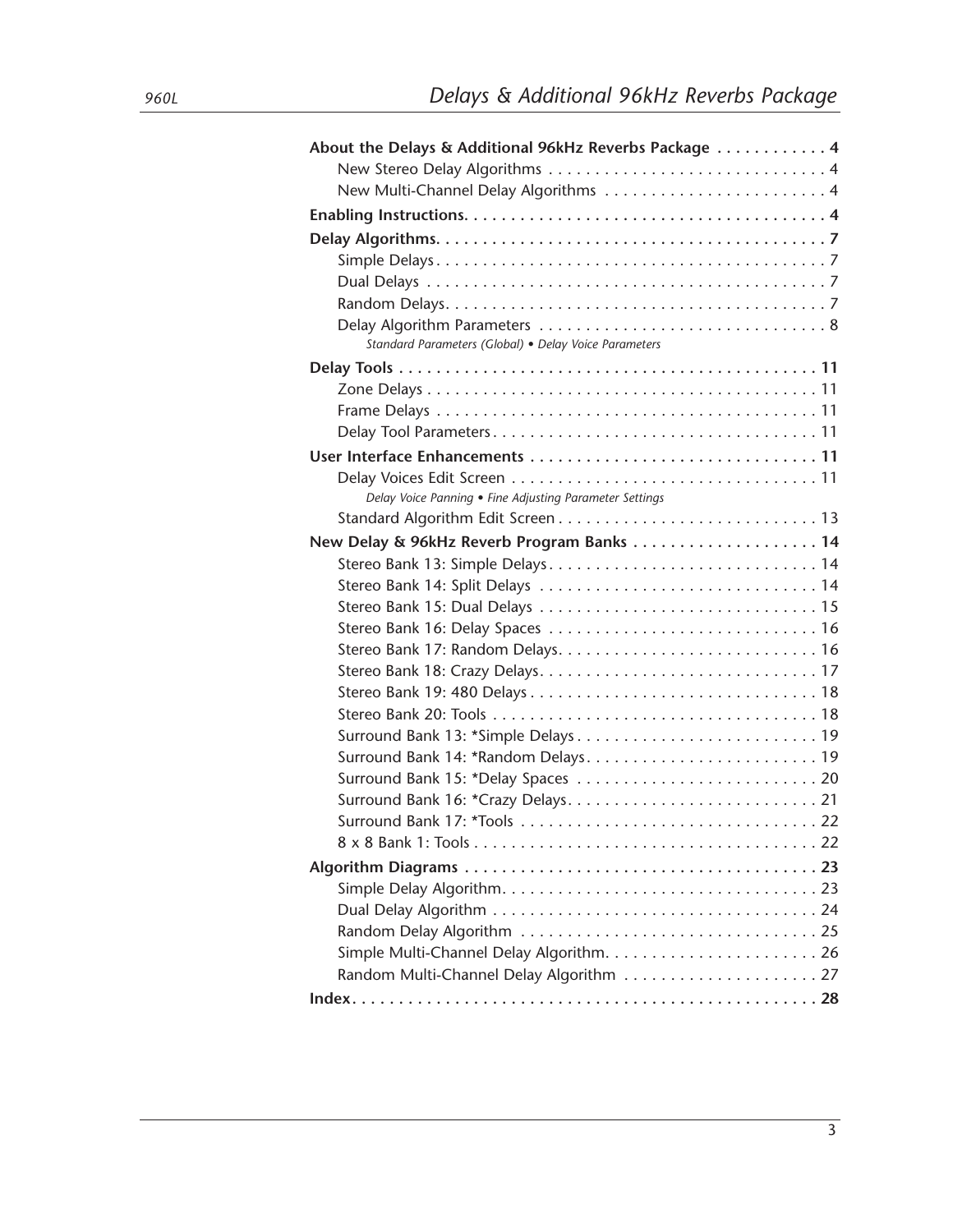#### **ABOUT THE DELAYS & ADDITIONAL 96KHZ REVERBS PACKAGE**

Delays & Additional 96kHz Reverbs is an optional package available for 960L Software Versions 3.0 and above. It includes new delay and additional 96kHz reverb algorithms.

#### **NEW STEREO DELAY ALGORITHMS**

Eight banks contain new programs that use the stereo delay algorithms listed below. Another bank contains 480L delay programs.

#### *Stereo Delay Algorithms*

- Simple Delays
- Dual Delays
- Random Delays
- Stereo Frame Delay

#### *Additional 96kHz Reverb Algorithms*

- Chamber
- Plate

#### **NEW MULTI-CHANNEL DELAY ALGORITHMS**

Five banks contain new programs that use the multi-channel delay algorithms listed below.

#### *Multi-Channel Delay Algorithms*

- Simple Surround Delays
- Random Surround Delays
- Surround Frame Delays
- Octal Frame Delays\*
- Octal Zone Delays\*
- *\* 8 x 8 DSP configuration only*

#### *New Multi-Channel Reverb Algorithms*

- Surround Chamber
- Surround Plate

#### **ENABLING INSTRUCTIONS**

Before the Delays & Additional 96kHz Reverbs Package can be enabled, Software Version 3.0 or above must be installed on the 960L.

#### **To confirm that Software Version 3.0 or above is installed on the 960L:**

- 1. Press the CONTROL button on the LARC2 to enter Control Mode.
- 2. Press the SYSTEM  $\blacktriangledown$  soft button to access the System Information screen shown in Figure 1 at the top of the next page. The 960L REV field indicates the software version that is installed on the 960L, and the LARC2 REV field indicates the software version that is installed on the LARC2. (Both fields are circled in Figure 1 at the top of the next page.)

If Software Version 3.0 or above is installed, proceed to the instructions that begin on the next page. If not, Software Version 3.0 or above must be installed before the Delays & Additional 96kHz Reverbs Package can be enabled. Refer to the appropriate software installation instructions for assistance.

#### **Note the following before proceeding to the instructions on the next page:**

- Use the front panel standby button whenever the instructions call for the 960L to be powered on or off. Do not use the rear panel power switch.
- The enabling process requires the 12-digit license key that came with the Delays & Additional 96kHz Reverbs Package. Make sure this key is on hand before beginning.
- The enabling process will take about 5 minutes.

#### **To enable the Delays & Additional 96kHz Reverbs Package:**

1. Press the CONTROL button on the LARC2 to enter Control Mode.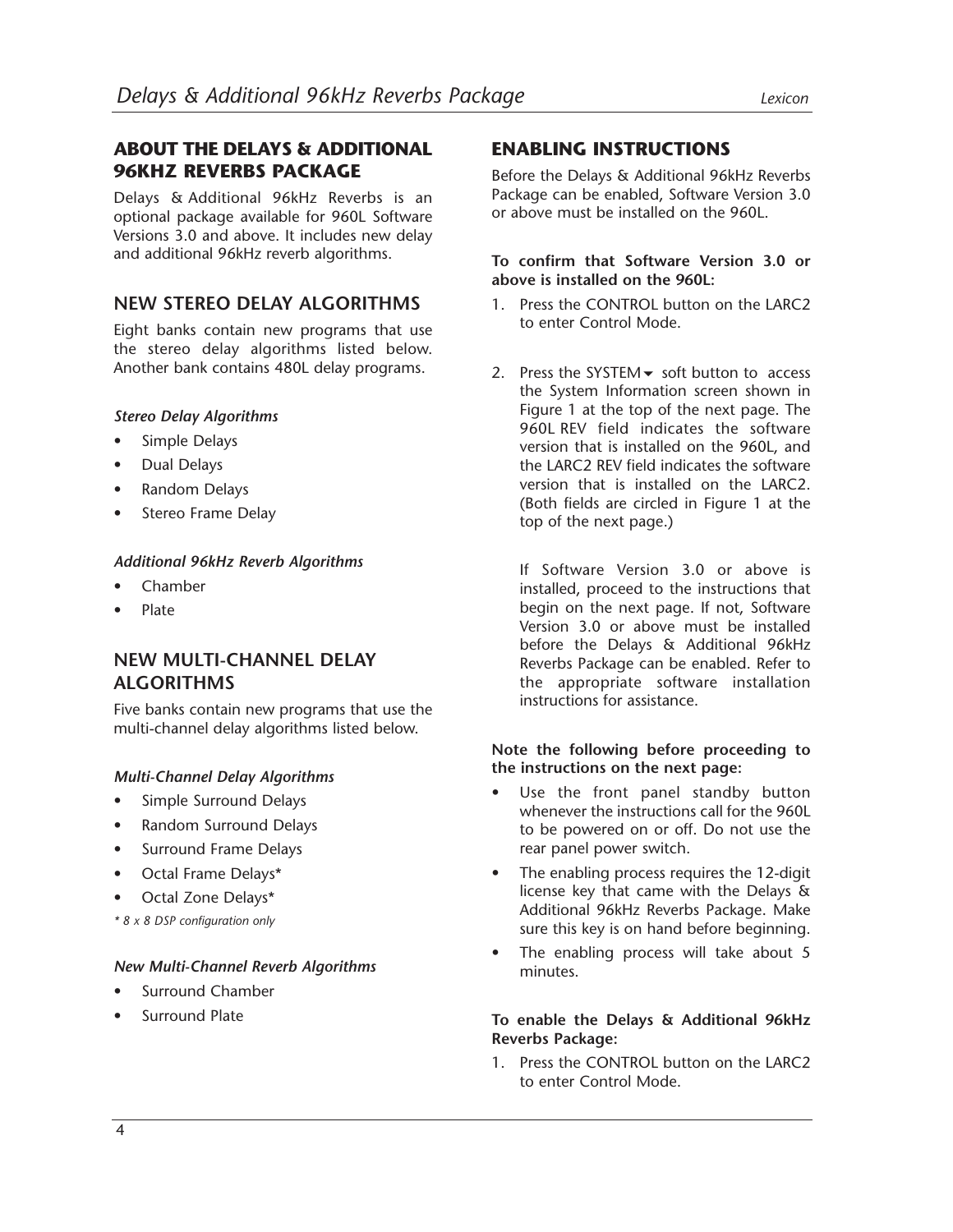

2. Press the SYSTEM  $\blacktriangleright$  soft button twice in succession to access the SYSTEM $\blacktriangledown$  Menu shown in Figure 3 (below).





- 3. Select the System Licenses option to access the System Licenses screen shown in Figure 2 (above).
- 4. Locate Delays & Additional 96kHz Reverbs in the Option Name field. If a Yes appears to the left in the Enabled field, the Delays & Additional 96kHz Reverbs Package has been enabled. Disregard the remaining instructions, and proceed to page 7 to learn more about this package. If a No appears to the left in the Enabled field, proceed to step 5 (page 6).

*. . . Enabling Instructions continues on page 6*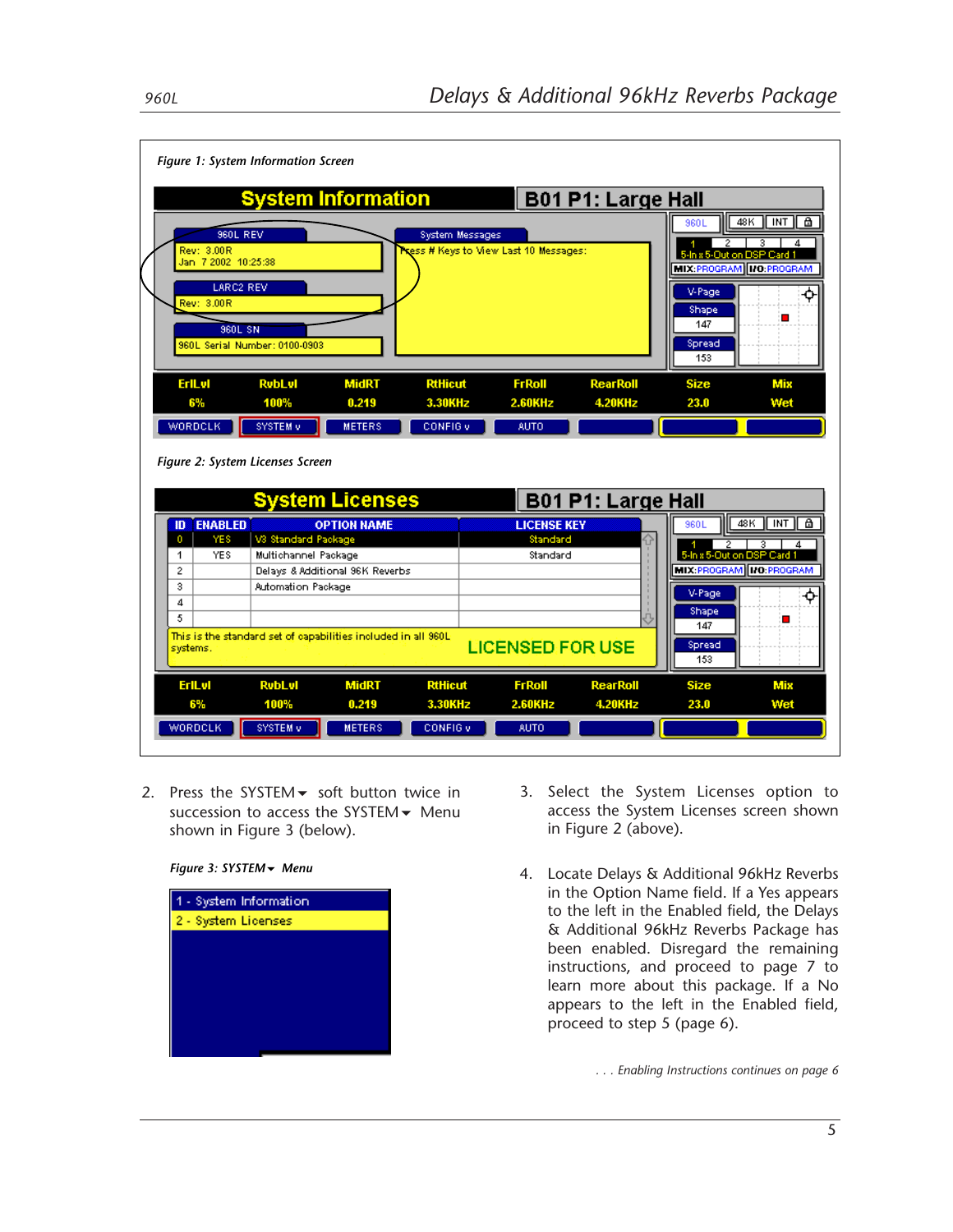

#### *Enabling Instructions (continued from page 5)*

- 5. Use the up and down arrow keys on the LARC2 to select the Delays & Additional 96kHz Reverbs Package. Then, press the ENTER button on the LARC2 to access the License Key Entry screen shown in Figure 4 (above).
- 6. Use the numeric keypad on the LARC2 to enter the 12-digit license key that came with the Delays & Additional 96kHz Reverbs Package. If an incorrect digit is entered, press the – button on the LARC2 to move the cursor back to the appropriate square. Then, enter the correct digit.
- 7. When all 12 digits have been entered, use the down arrow key on the LARC2 to select the  $\sqrt{\text{save}}$  button located at the bottom of the text editor. Then, press the ENTER button on the LARC2 to enable the Delays & Additional 96kHz Reverbs Package.

The following message will display if a valid license key has been entered: "Delays & Additional 96kHz Reverbs has been Successfully Enabled! When all license keys have been entered, please power cycle the 960L." If this occurs, press the OK soft button that appears at the bottom of the LARC2 display. Then, proceed to step 8.

An "Invalid package key" message will display in the top-left corner of the LARC2 diplay if an invalid license key has been entered. If this occurs, begin again with step 1 (page 5). If the problem persists, contact Lexicon Customer Service at 781- 280-0300.

- 8. If desired, enter additional license keys at this time. Refer to the documentation enclosed with the license key for specific enabling instructions. If no additional license keys need to be entered, proceed to step 9.
- 9. When all license keys have been entered, use the front panel standby button to power cycle the 960L.
- 10. When the 960L powers on, follow steps 1 to 4 (page 5) to confirm that the Delays & Additional 96kHz Reverbs Package has been enabled. If a No appears in the Enabled field for the Delays & Additional 96kHz Reverbs Package, begin again with step 1 (page 5). If the problem persists, contact Lexicon Customer Service at 781- 280-0300.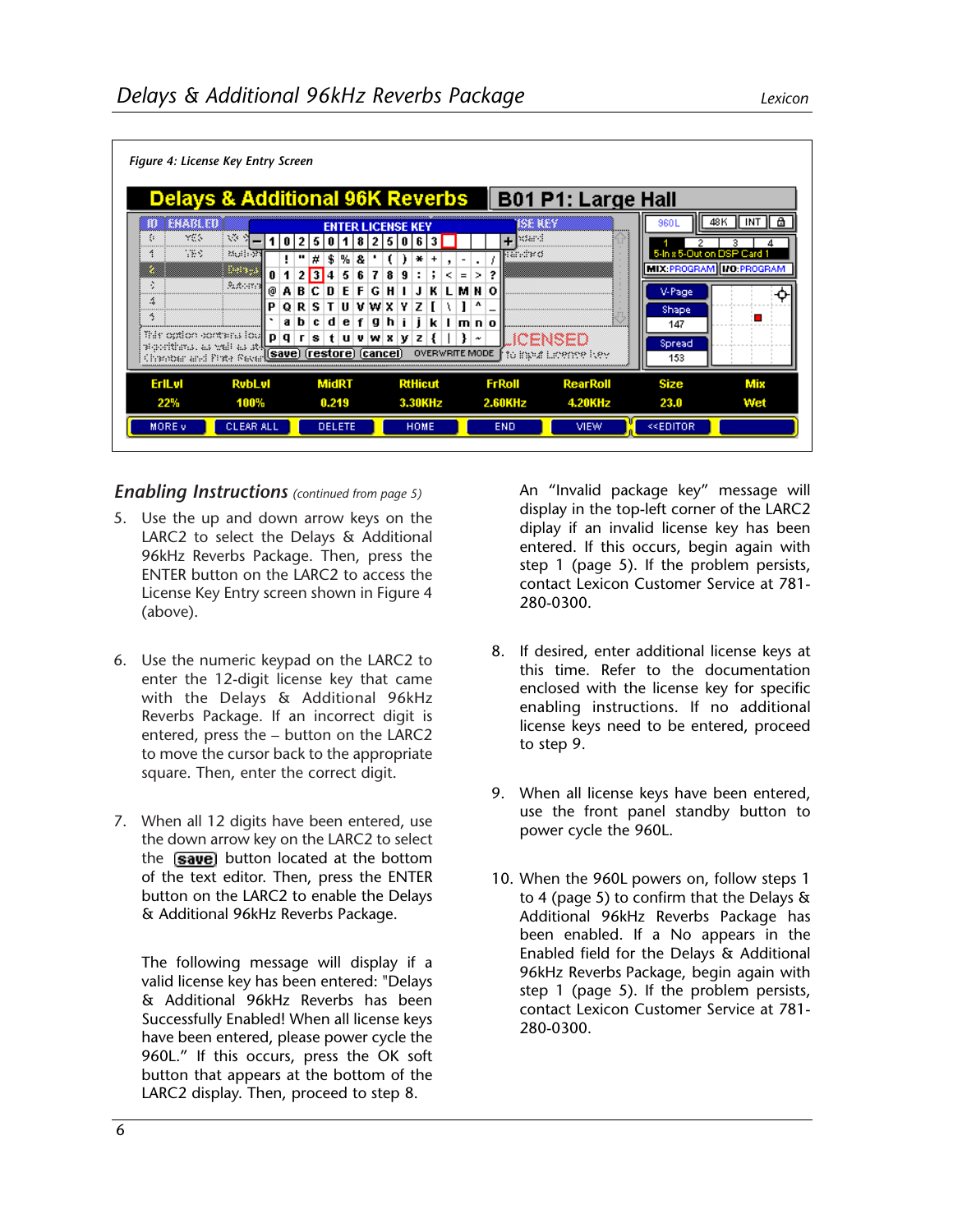#### **DELAY ALGORITHMS**

#### *Note:*

*See the parameter glossary that begins on page 8 for delay algorithm parameter descriptions. See pages 23 to 27 for delay algorithm diagrams.*

#### **SIMPLE DELAYS**

Simple Delays are basic delay algorithms that feature one delay line for each input channel. (During 5-channel operation, the center input channel is split between the left and right input channels.) Each delay line has a single output, called a "voice." Each voice has independent delay time (up to 4 seconds), output level, feedback control, filtering, and panning. The feedback path includes diffusion, as well as highpass and lowpass filters. In addition to this basic voice architecture, Simple Delays also feature diffusion control for diffusors in the input and feedback paths.

Simple Delays are available in stereo, quad, and 5-channel DSP configurations.

#### **DUAL DELAYS**

Dual Delays are similar to Simple Delays, except Dual Delays feature two delay lines for each input channel. Each delay line has a single output or "voice." Each voice has independent delay time (up to 2 seconds), output level, feedback control, filtering, and panning. The feedback path includes highpass and lowpass filters. In addition to this basic voice architecture, Dual Delays feature parameters that provide expanded diffusion controls.

#### **RANDOM DELAYS**

Random Delays provide no-holds-barred control over delays. These algorithms feature one delay line per input channel. (During 5-channel operation, the center channel is split between the left and right channels.) Each delay line has three outputs, called "voices." Each voice has independent delay time (up to 3 seconds, plus an additional second provided by the randomizers described in the next paragraph), output level, feedback control, filtering, and panning. Random Delays have the same diffusion controls as Dual Delays.

In addition to this basic voice architecture, Random Delays feature two randomizers that provide up to one second of additional delay time for each voice. Voices can be assigned to either randomizer, or to no randomizer at all. See the Rand1 and Rand2 parameter descriptions on page 9 for more information.

Random Delays are similar to Simple Delays, but are especially useful for:

#### • **Multitap Tape Loops**

Feedback can be used to recirculate delays. Appropriate use of highpass and lowpass filters emulates the bandpass effects of multi-generational tape loops (hiss not included). Feedback diffusion allows emulation of azimuth misalignment – a hallmark of the sound.

#### • **Early Reflection Modeling**

Although different in scope from Lexicon Ambience algorithms, Random Delays can be used to place early reflections in stereo or surround fields. The Rand1 and Rand2 parameters, which control randomization, can be used to prevent coloration that might otherwise occur with straight delays.

*. . . Random Delays continues on page 8*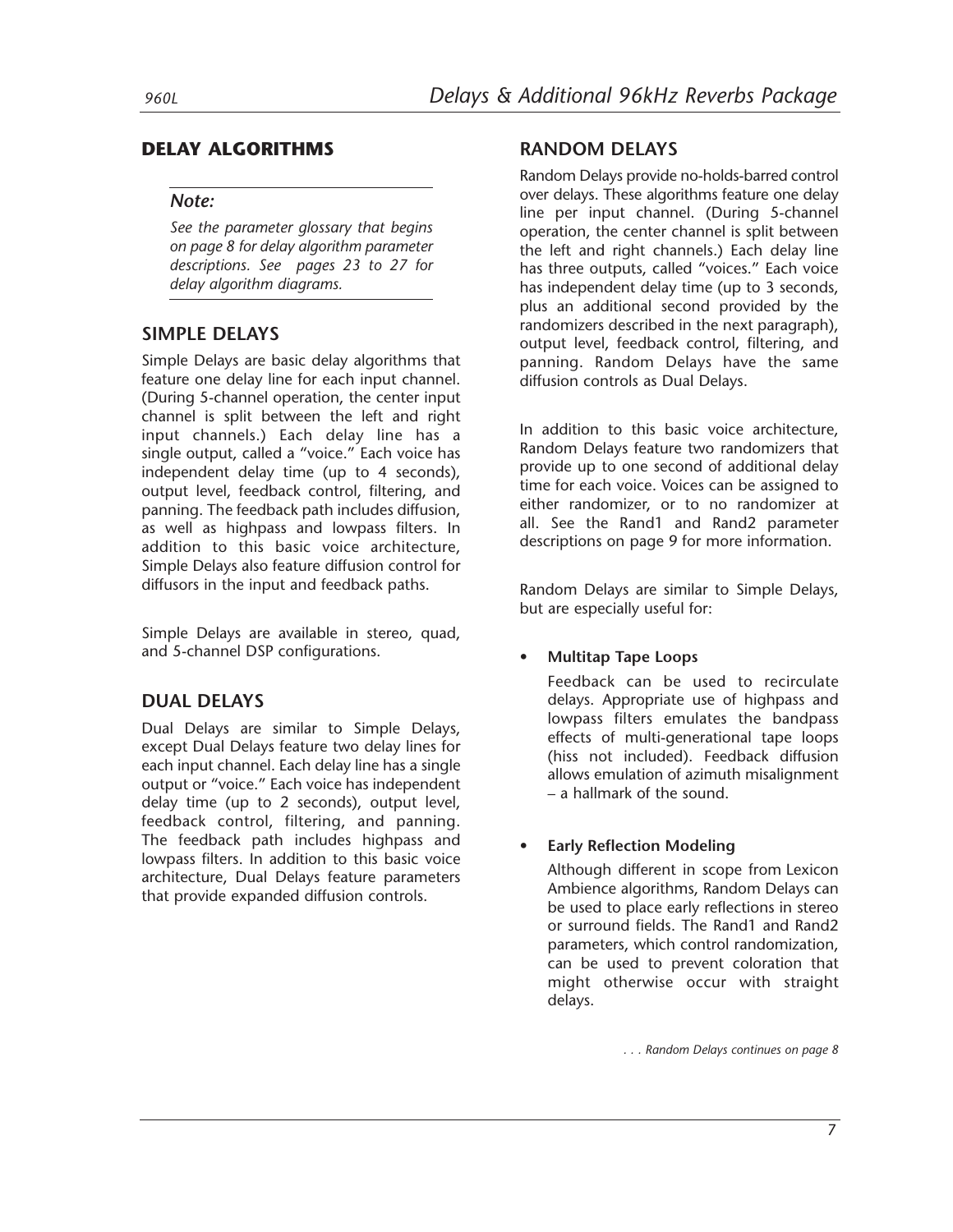#### *Random Delays (continued from page 7)*

#### • **Doublers**

A number of techniques can be used to randomize short delays (10 to 50 milliseconds, depending on the material). Randomization produces a variable delay time that can be used to create a convincing doubled voice.

#### • **Very Strange Sounds**

When the Wand1, Wand2 parameters are set to long times, randomization can be used to generate unpredictable delays.

Random Delays are available in stereo, quad, and 5-channel DSP configurations.

#### **DELAY ALGORITHM PARAMETERS**

Two types of parameters are available for delay algorithms: standard and delay voice parameters. Standard parameters are global, affecting the entire algorithm. Delay voice parameters affect individual voices. Both types are included in the glossary that begins below.

#### *Standard Parameters (Global)*

#### **Ctr In**

Adjusts the level of the center input channel in 5-channel DSP configurations. (This parameter has no effect in other DSP configurations.) Unless center channel audio is discrete, it is recommended to set the Ctr In parameter 6dB below the InLvl parameter.

#### **DelMST**

Controls the length of all delays. Adjustments made to the DelMST parameter will not take effect until the Hold parameter is set to OFF.

#### **Diffus**

Controls the amount of diffusion in the input and feedback paths. At a minimum, the diffusor has no effect. As diffusion increases, the signal becomes "smeared."

#### **FbHipass**

Controls the highpass filter in the feedback path.

#### **FbkDiff**

Provides control of diffusion in the feedback path. This parameter can be used to create the effect of looping echoes fading into the background, which is useful when modeling tape loops and other effects.

#### **FbkMST**

For Simple Delays, controls the level of all feedbacks. For Dual Delays, controls the level of all feedbacks and crossfeeds. Adjustments made to the FbkMST parameter will not take effect until the Hold parameter is set to OFF.

#### **FbRoll**

Controls the lowpass filter in the feedback path.

#### **Fgrain**

Controls grain for the diffusor in the feedback path. See the Grain parameter description at the top of the next page.

#### **FsLvl**

Sends the front left and right input channels to the surround left and right input channels, allowing up to 12 voices to exist for a stereo signal. This is useful when only one stereo input signal is present.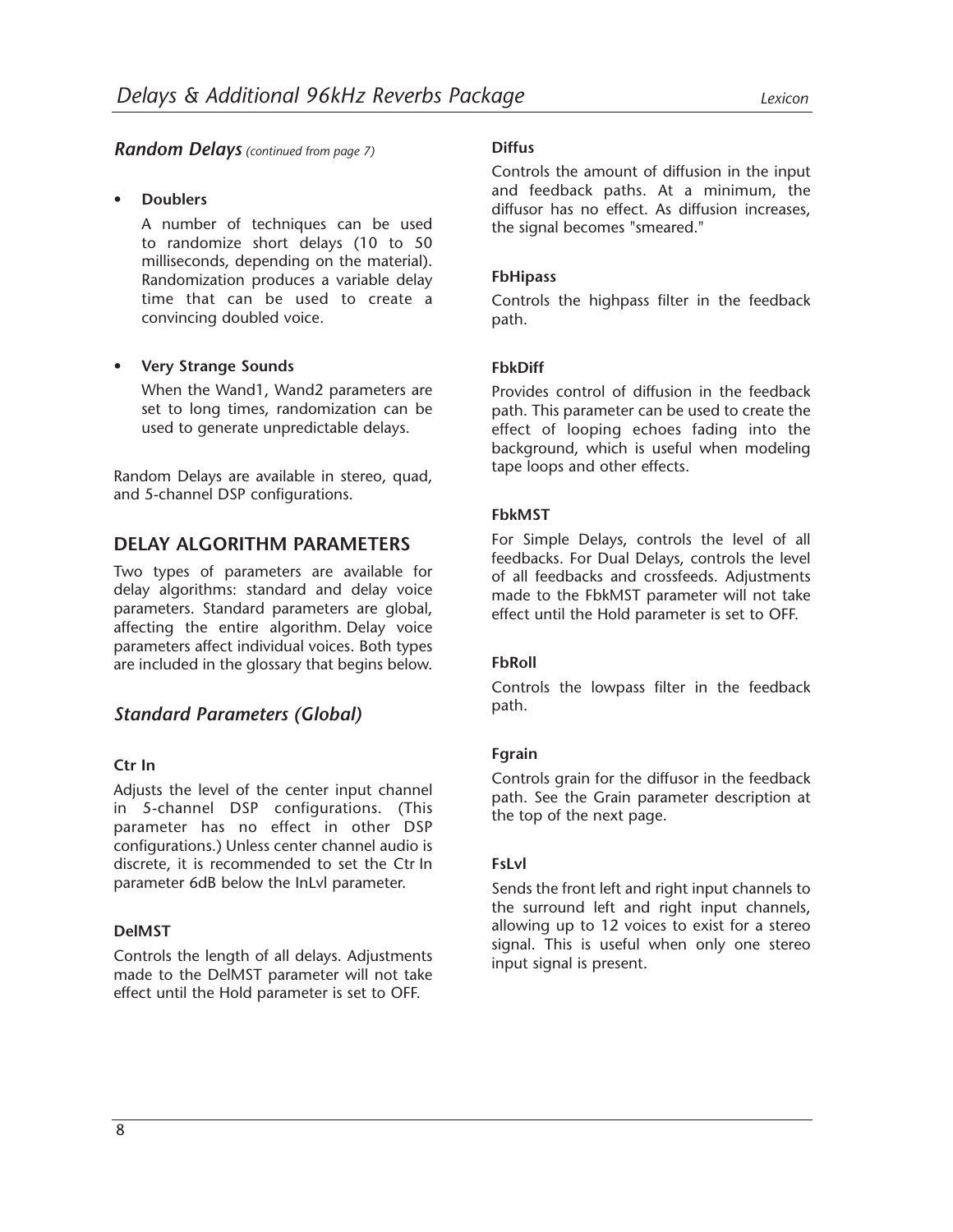#### **Grain**

Provides extended control of diffusion in the input path. A low setting produces a tight smear pattern (perhaps only discernable with percussion). A large setting produces a more widespread pattern.

#### **Hold**

Provides infinite hold for audio in delays. Each delay loops at its delay length. When Hold is set to ON, no input signal is admitted into the delay. Voices can still be panned, and filters and gains can still be adjusted. Output adjustments made to the DelMST or Fbk parameters will not take effect until the Hold parameter is set to OFF.

For Random Delays, the Hold parameter functions as described above, except that only Voice 1 is recirculated. The output from all voices is still available.

#### **InLvl**

Controls input level. Normally, this parameter can be set to 0dB. But high levels of diffusion or strong low-frequency content may require a setting of -6dB or lower.

#### **LvlMST**

Controls the level of all delays.

#### **Mix**

Controls the wet-to-dry mix ratio.

#### **Mod1, Mod2**

Modify Randomizer 1 and Randomizer 2. The setting can be a threshold or a rate, depending on the Rand1, Rand2 parameter setting.

#### **Rand1, Rand2**

Select the randomizer type for Randomizer 1 and Randomizer 2. When set to **SloRand**, one delay voice is changed at a time at the rate specified by the Mod1, Mod2 parameter. When set to **FstRand**, all delay voices are changed at once at the rate specified by the Mod1, Mod2 parameter. When set to **Gate**, wander time is added to all delay voices whenever input level rises above the threshold specified by the Mod1, Mod2 parameter. When set to **–Gate**, wander time is added to all delay voices whenever input level falls below the threshold specified by the Mod1, Mod2 parameter.

#### **V1Rand, V2Rand, V3Rand**

Designate the randomizer that affects all Voice 1s (ones), Voice 2s (twos), and Voice 3s (threes). Voices can be assigned to Randomizer 1, Randomizer 2, or no randomizer at all.

#### **Wand1, Wand2**

Specify the amount of delay added to voices affected by Randomizer 1 and Randomizer 2. When the Rand1, Rand2 parameter is set to a gate mode, the full amount is added. When the Rand1, Rand2 parameter is set to a rand mode, the wander amount ranges between 0 and the full randomizer amount.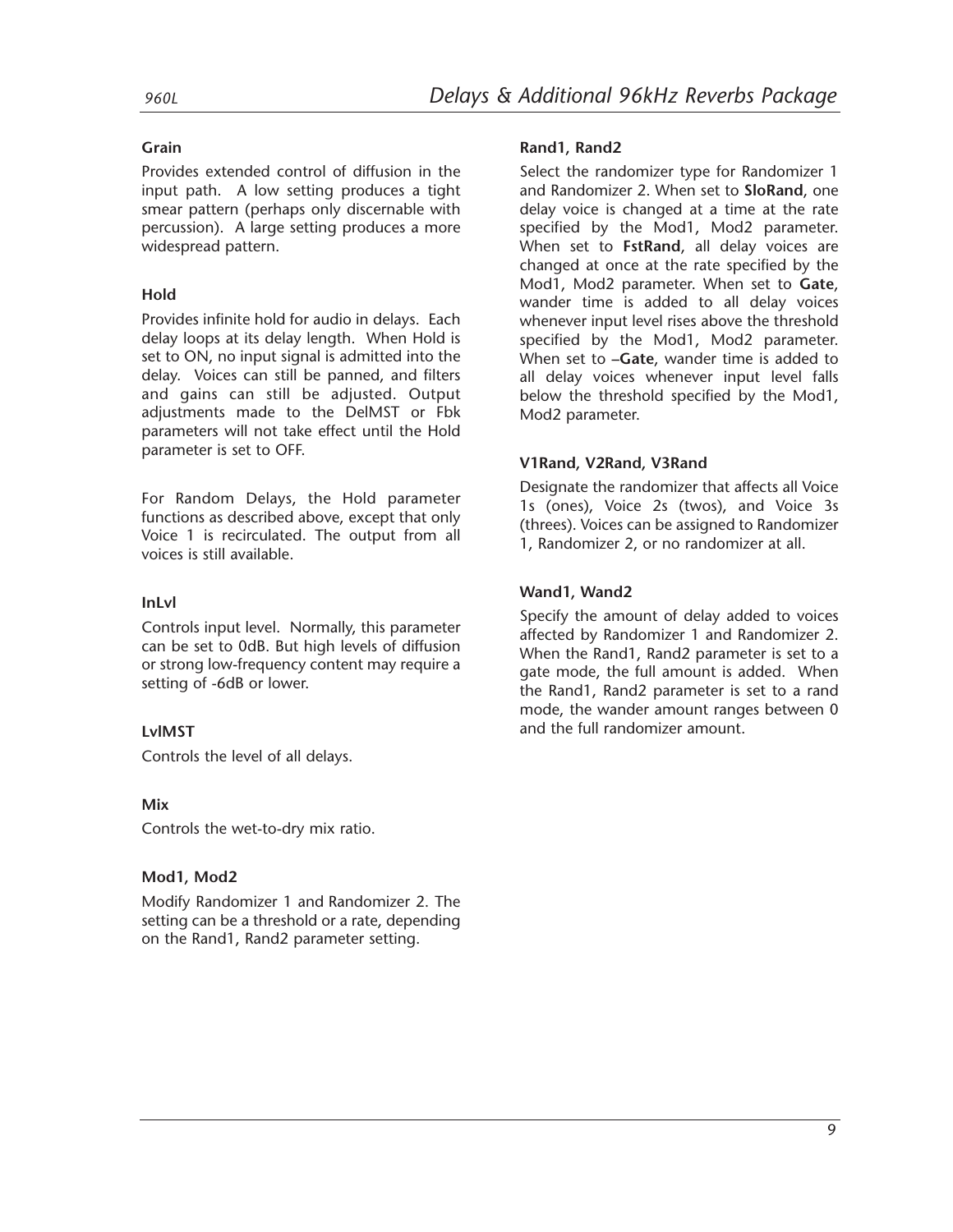#### *Delay Voice Parameters*

#### *Note:*

*Each delay voice has a name: L1 indicates Left 1, R2 indicates Right 2, and so on.*

#### **Delay Time**

Adjusts delay length. See the Fine Adjusting Parameter Settings section that begins on page 12 for instructions to fine adjust the Delay Time setting. Be aware of the DelMST parameter setting when making adjustments to the Delay Time parameter.

#### **Fbk**

Adjusts voice feedback from positive unity gain to negative unity gain, although full-scale will probably cause accumulation or saturation, which creates distortion. A non-zero setting will feed the delay back into the input. Voices can feed back even when the Gain parameter is set to off. Be aware of the FbkMST parameter setting when adjusting the Fbk parameter. Adjustments made to the Fbk parameter will not take effect until the Hold parameter is set to OFF.

#### *Hint:*

*To set the Fbk parameter to off, press and hold the FINE ADJ button on the LARC2 and lightly touch the appropriate fader.*

#### **Filt**

Controls the filter of each voice. In the center position, the filter is flat. Below the center position, the filter becomes lowpass, removing more high-frequency content as the fader is lowered. Above the center position, the filter becomes highpass, removing more lowfrequency content as the filter is raised. This parameter only affects voice output, not feedback.

#### *Hint:*

*To set the Filt parameter to flat, press and hold the FINE ADJ button on the LARC2 and lightly touch the appropriate fader.*

#### **Gain**

Adjusts voice gain from positive unity gain to negative unity gain. Be aware of the LvlMST parameter setting when making adjustments to the Gain parameter.

#### *Hint:*

*To set the Gain parameter to off, press and hold the FINE ADJ button on the LARC2 and lightly touch the appropriate fader.*

#### **Pan**

Adjusts voice pan. Press the JOYSTICK button on the LARC2 to engage the panner for the current voice.

#### **Xfd**

Adjusts the crossfeed control from positive unity gain to negative unity gain, injecting the delay signal into the opposite delay line. The Xfd parameter can be used to create pingponging effects or density buildup. Voices can be crossfed even when the Gain parameter is set to off. Be aware of the FbkMST parameter setting when adjusting the Xfd parameter.

For Surround Delays, the Xfd parameter functions as described above, except for the target. The crossfed data is set to the opposite corner (i.e. front left is sent to surround right and surround left is sent to front right.

#### *Hint:*

*To set the Xfd parameter to off, press and hold the FINE ADJ button on the LARC2 and lightly touch the appropriate fader.*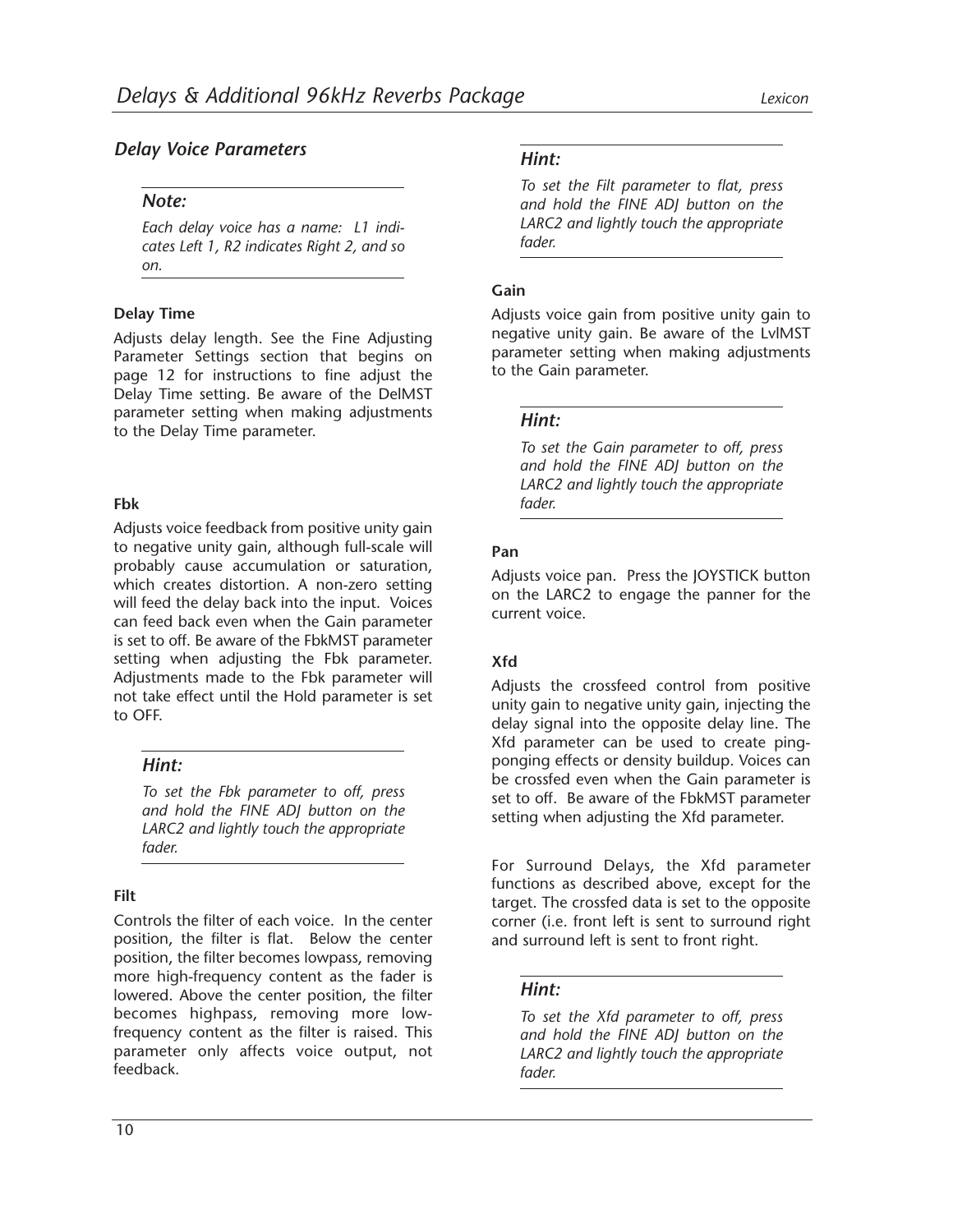#### **DELAY TOOLS**

#### **ZONE DELAYS**

Zone Delays are primarily intended for use in live-sound applications. These algorithms provide up to eight independent delay channels for speaker groups. These delays can be controlled by absolute value (milliseconds) or distance (feet or meters). When controlled by distance, Temp and Hum parameters are available to control temperature and humidity. No additional signal processing occurs inside the algorithm.

Zone Delays require 8 x 8 DSP configuration.

#### **FRAME DELAYS**

Frame Delays are primarily intended for use in video post-production applications. These algorithms allow delays in audio to maintain audio-video synchronization.

Frame Delays are available in stereo, quad, 5-channel, and 8 x 8 DSP configurations.

#### **DELAY TOOL PARAMETERS**

#### **FrDly**

Indicates the number of frames by which all channels are delayed.

#### **Hum**

Sets to relative humidity of venue.

#### **Temp**

Sets to temperature of venue.

#### **TrimL, TrimR**

Trims the front left and front right input channels by an additional delay. Settings include 0, 1/4, 2/4, and 3/4 inch frames.

#### **Type**

Indicates frame format: 24, 25, 29.97, or 30 fps (frames-per-second).

#### **Units**

Controls the mode of display. When set to English, distances are shown in feet and temperatures are shown in Fahrenheit. When set to Metric, distances are shown in meters and temperatures are shown in Celsius. When set to Time, distances are shown in absolute time; the Temp and Hum parameters are not affected. When the setting is changed, the unit automatically converts English values to metric values and vice versa.

#### **Zone1, Zone2**

Controls delay time for the signal passing from Input 1 to Output 1 or Input 2 to Output 2.

#### **USER INTERFACE ENHANCEMENTS**

The 960L user interface features several enhancements designed to support the new delay algorithms. To simplify algorithm editing, parameters have been grouped into two separate edit screens: the Delay Voices Edit Screen shown in Figure 5 (page 12) and the Standard Algorithm Edit Screen shown in Figure 6 (page 13).

#### **DELAY VOICES EDIT SCREEN**

The Delay Voices Edit screen shown in Figure 5 (page 12) contains all parameters associated with the delay voices of the currently running delay algorithm.

#### **To access the Delay Voices Edit screen:**

1. Press the EDIT button on the LARC2 whenever a delay program is loaded.

*. . . Delay Voices Edit Screen continues on page 12*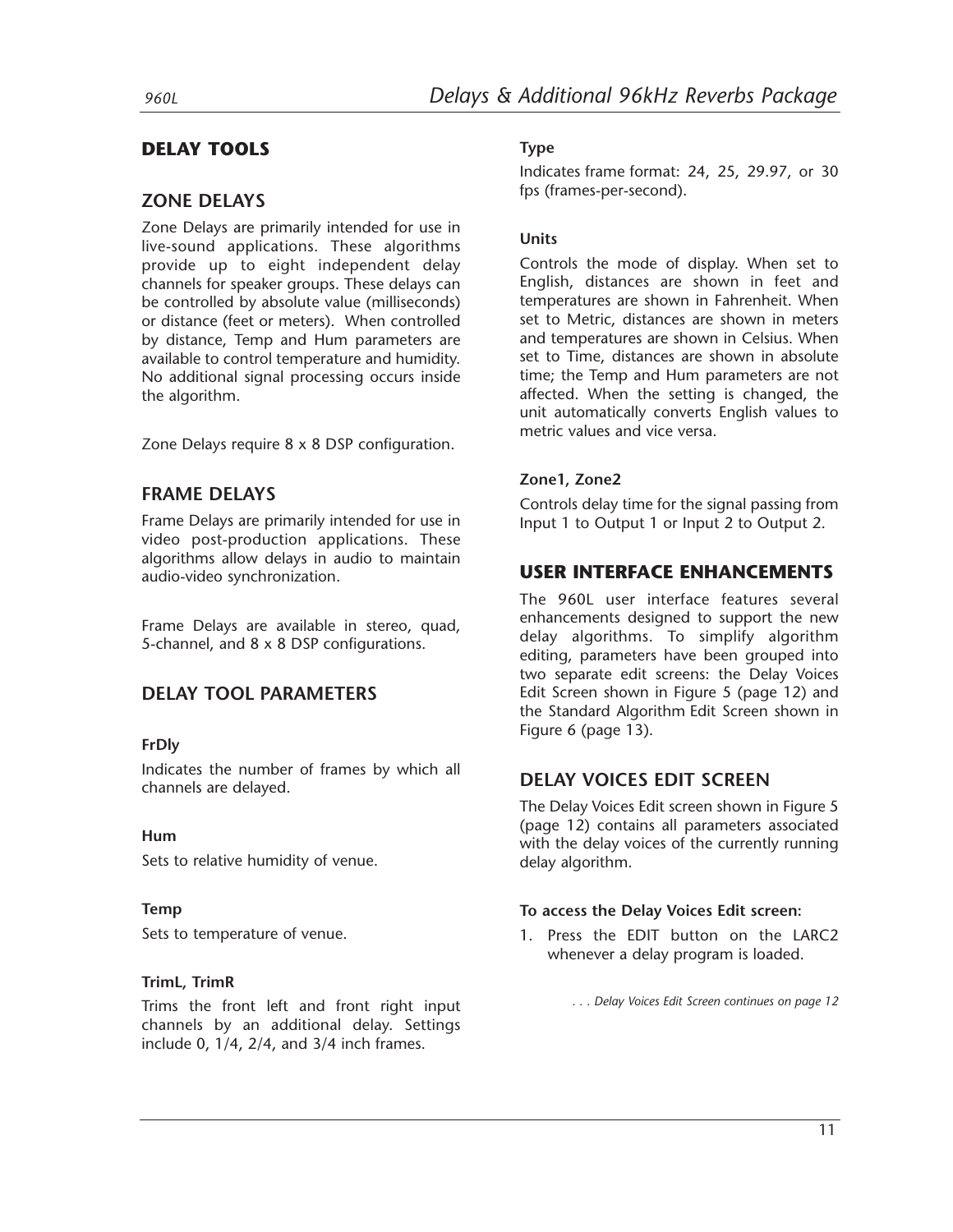|                      |           |        | <b>Edit Mode</b>  |                     |        |             | <b>B17 P7: More Nice Delays</b> |               |                                |
|----------------------|-----------|--------|-------------------|---------------------|--------|-------------|---------------------------------|---------------|--------------------------------|
|                      |           |        |                   | <b>DELAY VOICES</b> |        |             |                                 | 960L          | √ĝr<br>96K<br>INT              |
| <b>VOICE</b>         | GAIN      |        | <b>DELAY TIME</b> |                     |        | <b>FBKL</b> | <b>FILTER</b>                   |               | 2                              |
| LF <sub>1</sub>      | 0.0       |        | 505ms             |                     |        | 0%          | Pass                            |               | 2-In x 2-Out on DSP Card 1     |
| RF1<br>2             | 0.0       |        |                   | 835ms               |        | 1%          | 4.60K                           |               | <b>MIX:PROGRAM ITO:PROGRAM</b> |
| LF <sub>2</sub><br>3 | 0.0       |        | 488ms             |                     |        | 2%          | 5.00K                           |               |                                |
| RF <sub>2</sub><br>4 | 0.0       |        | 311ms             |                     |        | 2%          | 5.00K                           | VOICE 1       |                                |
| LF3<br>5             | $-4.0(1)$ | 64ms   |                   |                     |        | 0%          | Pass                            | LF1X          |                                |
| 6<br>RF3             | $-4.0(1)$ | 47ms   |                   |                     |        | 0%          | ₩<br>Pass                       |               | ⊈≟∦<br>ίR                      |
|                      |           |        |                   |                     |        |             |                                 |               |                                |
| <b>LF1LvL</b>        |           | LF1Dly | <b>LF1Fbk</b>     | <b>LF1Filt</b>      | LF1Xfd |             | <b>DeIMST</b>                   | <b>FbkMST</b> | <b>LvIMST</b>                  |
| 0.0                  |           | 505ms  | 0%                | Pass                | 0%     |             | 50%                             | 50%           | 100%                           |

#### *Delay Voices Edit Screen*

*(continued from page 11)*

#### **To edit a delay voice parameter:**

- 1. Press the EDIT button on the LARC2 when the desired delay program is loaded to access the Delay Voices Edit screen.
- 2. Use the numeric keypad or arrow keys on the LARC2 to select the desired delay voice. Parameters for the selected delay voice will automatically be assigned to the faders.
- 3. Use the appropriate fader to adjust the desired parameter.

#### *Delay Voice Panning*

#### **To use the joystick to position a delay voice:**

- 1. Press the EDIT button on the LARC2 when the desired delay program is loaded to access the Delay Voices Edit screen.
- 2. Use the numeric keypad or arrow keys on the LARC2 to select the desired delay voice. The panner for that delay voice will automatically be assigned to the joystick on the LARC2.
- 3. Press the JOYSTICK button on the LARC2 to lock the joystick.

4. Move the joystick to position the selected delay voice.

#### *Fine Adjusting Parameter Settings*

To make fine adjustments to delay voice parameter settings, use one of the following methods:

#### *Method A:*

- 1. Press the EDIT button on the LARC2 when the desired delay program is loaded to access the Delay Voices Edit screen.
- 2. Use the numeric keypad or arrow keys on the LARC2 to select the desired delay voice. Parameters for the selected delay voice will automatically be assigned to the faders.
- 3. Touch the appropriate fader to select the desired parameter.
- 4. Use the  $+$  (increase) and  $-$  (decrease) buttons on the LARC2 to fine adjust the setting of the selected parameter.

#### *Note:*

*Method A cannot be used to fine adjust the FbkMST or LvlMST parameter settings.*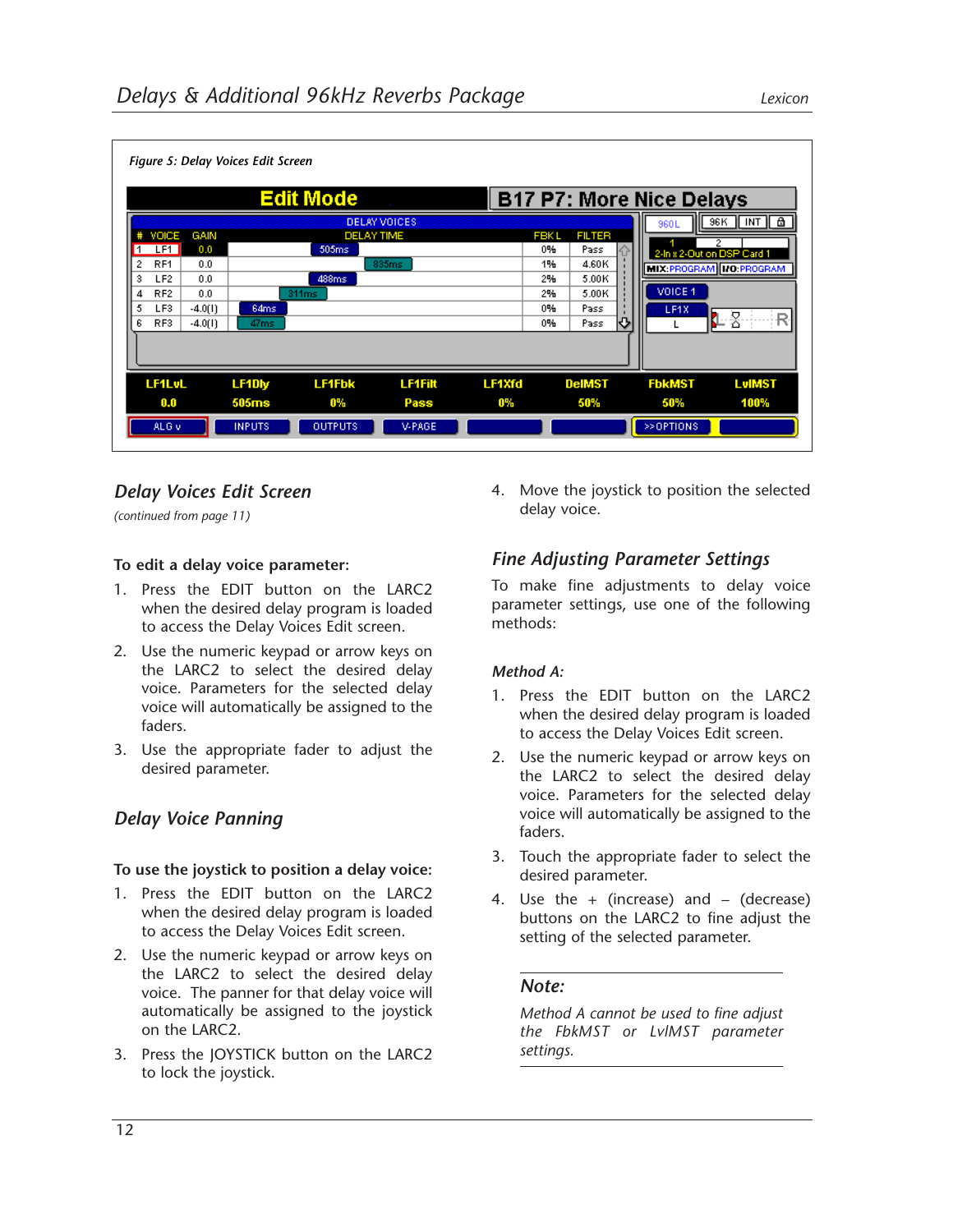|   | Figure 6: Standard Algorithm Edit Screen |                      |                       |                    |                                    |             |                 |                |                                 |                                  |
|---|------------------------------------------|----------------------|-----------------------|--------------------|------------------------------------|-------------|-----------------|----------------|---------------------------------|----------------------------------|
|   |                                          |                      |                       |                    | <b>Adjust Algorithm Parameters</b> |             |                 |                | <b>B17 P7: More Nice Delays</b> |                                  |
| # |                                          |                      |                       |                    | <b>ALGORITHM PARAMETERS</b>        |             |                 |                | 960L                            | INT<br>⋒<br>96 K                 |
|   | <b>LyIMST</b><br>100%                    | <b>FbkMST</b><br>50% | <b>Del MST</b><br>50% | FBRoll<br>24.00KHz | FBHipass<br>Pass                   |             |                 | Hold<br>OFF    |                                 | 3<br>2-In x 2-Out on DSP Card 1  |
|   | <b>Diffus</b><br>141                     | Grain                | <b>FbkDiff</b><br>64  | <b>FGrain</b>      |                                    |             | InLyl<br>$-6.0$ | Mix<br>Wet     |                                 | <b>MIX: PROGRAM TIO: PROGRAM</b> |
|   | Rand1<br>SloRand                         | Wand1<br>11          | Mod1<br>$0.60$ Hz     |                    | Rand2<br>Gate                      | Wand2<br>15 | Mod2<br>$-8$ dB |                | V-Page<br><b>Diffus</b>         |                                  |
|   | V1 Rand<br>Off                           | V2Rand<br>Rand1      | V3Rand<br>Rand2       |                    |                                    |             |                 |                | 141<br>Grain                    |                                  |
|   | Algorithm Type: Random Delay             |                      |                       |                    | Version: 4                         |             |                 | Total Pages: 4 |                                 |                                  |
|   | LuIMST                                   | <b>FbkMST</b>        |                       | <b>DeIMST</b>      | <b>FBRoll</b>                      |             | <b>FBHipass</b> |                |                                 | Hold                             |
|   | 100%                                     | 50%                  |                       | 50%                | 24.00KHz                           |             | Pass            |                |                                 | <b>OFF</b>                       |
|   | ALG v                                    | <b>INPUTS</b>        |                       | <b>OUTPUTS</b>     | <b>V-PAGE</b>                      |             |                 |                | >>OPTIONS                       |                                  |

#### *Method B:*

- 1. Press the EDIT button on the LARC2 when the desired delay program is loaded to access the Delay Voices Edit screen.
- 2. Use the numeric keypad or arrow keys on the LARC2 to select the desired delay voice. Parameters for the selected delay voice will automatically be assigned to the faders.
- 3. Press the FINE ADJ button on the LARC2. The button will light to indicate that fine adjust is enabled, and the faders will automatically center.
- 4. Use the appropriate fader to fine adjust the setting of the desired parameter.
- 5. When finished, press the FINE ADJ button on the LARC2 again. The light on the button will disappear to indicate that fine adjust has been disabled, and the faders will automatically return to their set positions.

#### **STANDARD ALGORITHM EDIT SCREEN**

While the Delay Voices Edit screen contains parameters associated with delay voices, the Standard Algorithm Edit screen shown in Figure 6 (above) contains all other parameters associated with the currently running delay algorithm.

**To toggle between the Standard Algorithm Edit and Delay Voices Edit screens, use one of the following methods:**

#### *Method A:*

1. When the 960L is in Algorithm Edit Mode, press the EDIT button on the LARC2 to toggle between the Standard Algorithm Edit and Delay Voices Edit screens.

#### *Method B:*

- 1. Press the ALG  $\bullet$  soft button to access the Parameter Selection Menu shown in Figure 7 (below).
- 2. Select the desired option Standard Parameters accesses the Standard Algorithm Edit screen shown in Figure 6 (above), and Delay Voices accesses the Delay Voices Edit screen shown in Figure 5 (page 12).

#### *Figure 7: Parameter Selection Menu*

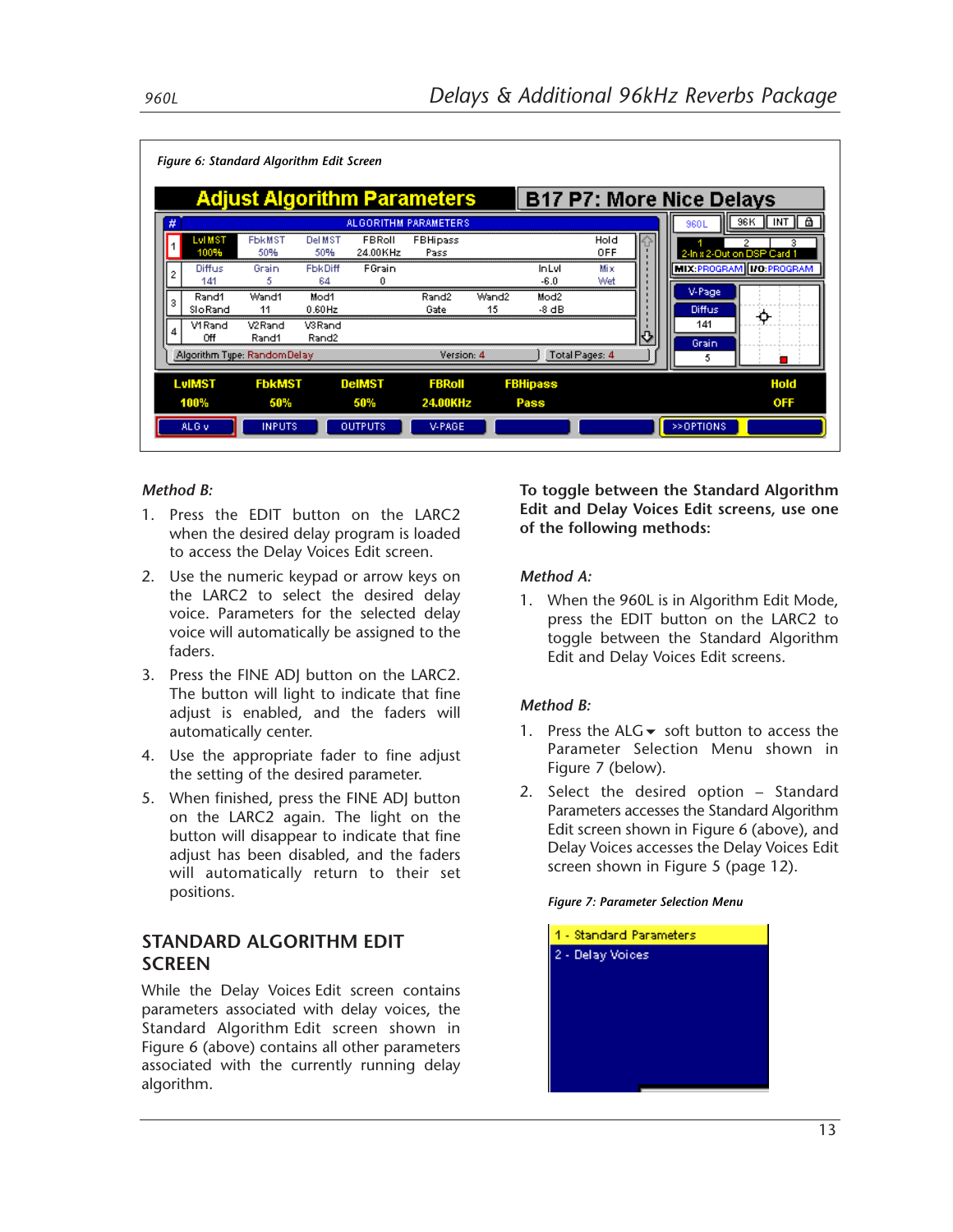### **NEW DELAY & 96KHZ REVERB PROGRAM BANKS**

| KEY                                                                                                        |
|------------------------------------------------------------------------------------------------------------|
| $\mid B, \ldots$ Stands as an abbreviation for stereo program banks, i.e. "B13" stands for Stereo Bank 13. |
| $\vert$ P Stands as an abbreviation for program, i.e. "P1" stands for Program 1.                           |
| $\mid$ *B  Stands as an abbreviation for surround program banks, i.e. "*B13" stands for Surround Bank 13.  |

| <b>STEREO BANK 13: SIMPLE DELAYS</b>                                                                            |            |                | 7 1/2 Tape Delay                                                                                         | B13 P7     |                |  |  |
|-----------------------------------------------------------------------------------------------------------------|------------|----------------|----------------------------------------------------------------------------------------------------------|------------|----------------|--|--|
| Simple delays                                                                                                   |            |                | Simple Delay Algorithm                                                                                   |            |                |  |  |
|                                                                                                                 |            |                | A 7 1/2 IPS tape delay. DelMST sets overall                                                              |            |                |  |  |
| <b>Simple Delay</b>                                                                                             | B13 P1     |                | delay time.                                                                                              |            |                |  |  |
| Simple Delay Algorithm                                                                                          |            |                |                                                                                                          |            |                |  |  |
| A simple delay. DelMST sets overall delay time.<br>The first four faders set individual left and right<br>taps. |            |                | 3 1/4 Tape Delay<br>Simple Delay Algorithm<br>A 3 1/4 IPS tape delay. DelMST sets overall<br>delay time. | B13 P8     |                |  |  |
| <b>Filtered Delay</b>                                                                                           | B13 P2     |                |                                                                                                          |            |                |  |  |
| Simple Delay Algorithm                                                                                          |            |                | <b>Infinite Hold</b>                                                                                     | <b>B13</b> | P <sub>9</sub> |  |  |
| A filtered delay. Joystick changes voice filters.                                                               |            |                | Simple Delay Algorithm<br>DelMST sets hold repeat time.                                                  |            |                |  |  |
| Slap Echo                                                                                                       | <b>B13</b> | P <sub>3</sub> |                                                                                                          |            |                |  |  |
| Simple Delay Algorithm                                                                                          |            |                | <b>Cross-Panned Delay</b>                                                                                | B13 PO     |                |  |  |
| A slap echo. DelMST sets overall delay time.                                                                    |            |                | Simple Delay Algorithm                                                                                   |            |                |  |  |
|                                                                                                                 |            |                | Cross-panned outputs with mild feedback.                                                                 |            |                |  |  |
| <b>Inverse Delay</b>                                                                                            | B13 P4     |                |                                                                                                          |            |                |  |  |
| Simple Delay Algorithm                                                                                          |            |                | <b>STEREO BANK 14: SPLIT DELAYS</b>                                                                      |            |                |  |  |
| A delay with inverse feedback. Makes interest-<br>ing constructive and destructive cancellations.               |            |                | Separate mono delays; left and right sides act as<br>independent delays                                  |            |                |  |  |
| <b>Feedback</b>                                                                                                 | B13 P5     |                | <b>Basic Short/Long</b>                                                                                  | B14 P1     |                |  |  |
| Simple Delay Algorithm                                                                                          |            |                | Simple Delay Algorithm                                                                                   |            |                |  |  |
| A good amount of feedback. The first four<br>faders control individual delay tap.                               |            |                | A simple delay. Left is short, Right is long. The<br>faders set individual left and right taps.          |            |                |  |  |
| <b>Boing!</b>                                                                                                   | B13 P6     |                | <b>Basic Long/Tape</b>                                                                                   | B14 P2     |                |  |  |
| Simple Delay Algorithm                                                                                          |            |                | Simple Delay Algorithm                                                                                   |            |                |  |  |
| A short delay with lots of feedback. Like a<br>spring reverb.                                                   |            |                | A simple delay. Left side is a long delay with<br>mild feedback. Right side is a tape-type delay.        |            |                |  |  |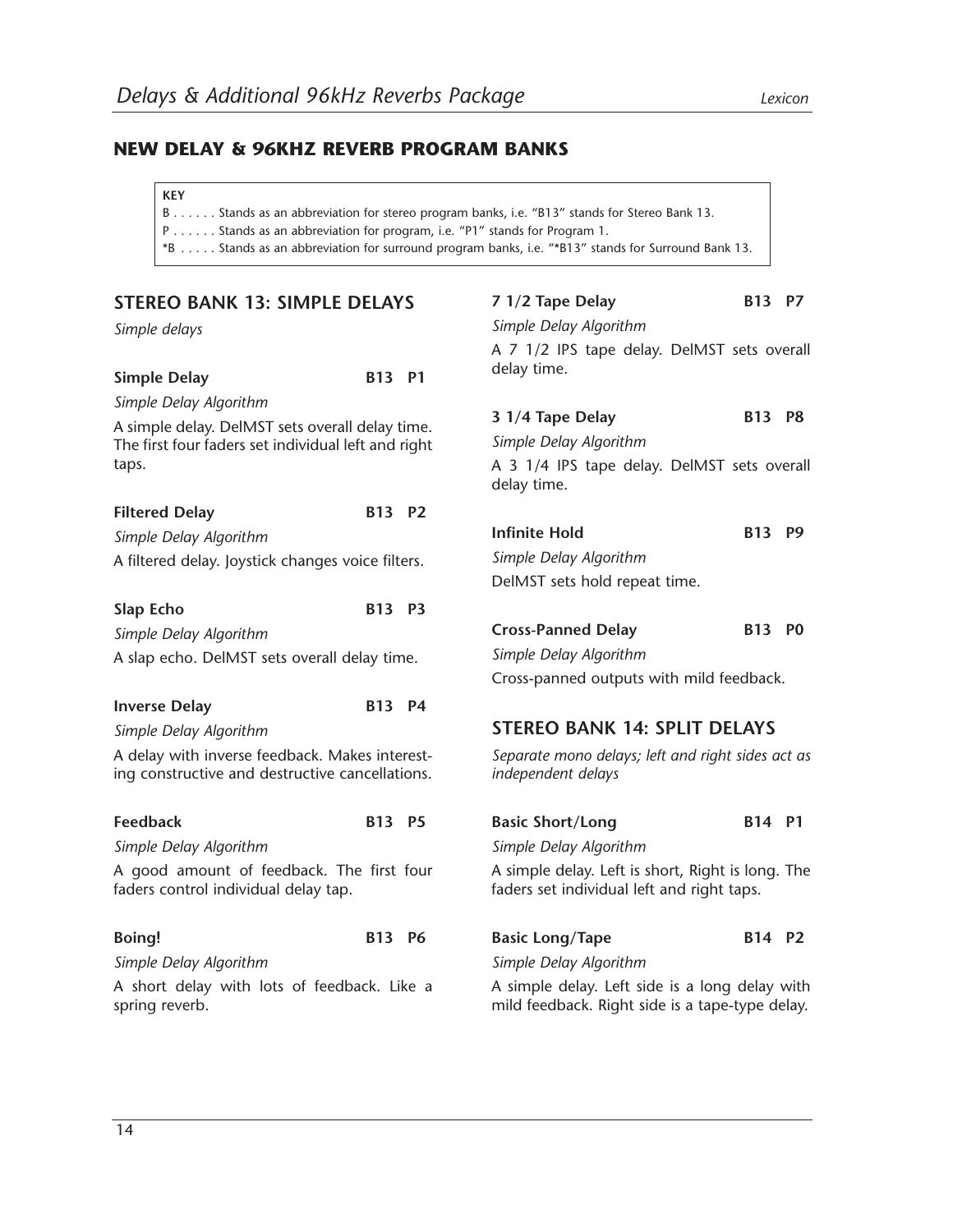| 1/2:1/3                                                                                                                                           | B14 P3        | <b>STEREO</b>                        |
|---------------------------------------------------------------------------------------------------------------------------------------------------|---------------|--------------------------------------|
| Dual Delay Algorithm                                                                                                                              |               | Dual delay                           |
| Left side is 1/2 note feel. Right side is 1/3 note<br>or triplet feel. Use DelMST to match desired<br>tempo. Both sides will adjust.              |               | 1/2 Delay<br>Dual Delay              |
| Dark/Feedback                                                                                                                                     | B14 P4        | $1/2$ note f                         |
| Dual Delay Algorithm                                                                                                                              |               |                                      |
| Left side is a bright delay that quickly gets very<br>dark. Right side is a nice delay with feedback.                                             |               | 1/4 Delay<br>Dual Delay              |
| Doubler/Basic                                                                                                                                     | <b>B14 P5</b> | $1/4$ note f                         |
| Random Delay Algorithm                                                                                                                            |               |                                      |
| Left side is a doubler for thickening up drums,<br>percussion, guitars, etc. Right side is a basic<br>delay controlled by the first three faders. |               | 1/3 Delay<br>Dual Delay<br>Triple or |
| 1/2:1/4                                                                                                                                           | B14 P6        | delay time                           |
| Dual Delay Algorithm                                                                                                                              |               |                                      |
| Left side is 1/2 note feel. Right side is 1/4 note<br>feel. Use DelMST to match desired tempo.<br>Both sides will adjust.                         |               | Delay Wa<br>Dual Delay<br>A blanket  |
| Stutter/Feedback                                                                                                                                  | B14 P7        | Swingin'                             |
| Dual Delay Algorithm                                                                                                                              |               | Dual Delay                           |
| Left side is a quick stutter-type delay. Right<br>side is a nice delay with feedback.                                                             |               | A jazzy-fee                          |
|                                                                                                                                                   |               | Into the N                           |
| <b>Bright/Dark</b>                                                                                                                                | <b>B14 P8</b> | Dual Delay                           |
| Simple Delay Algorithm                                                                                                                            |               | Taps that:                           |
| Left side is a bright delay; right side is a dark                                                                                                 |               |                                      |
| delay.                                                                                                                                            |               | Galloping                            |
|                                                                                                                                                   | B14 P9        | Dual Delay                           |
| <b>Basic/Whispers</b><br>Dual Delay Algorithm                                                                                                     |               | Delays tha                           |
| Left side is a basic delay with controls on the                                                                                                   |               | hoofed, he                           |
| faders using LF1 parameters. Right side is a                                                                                                      |               |                                      |
| whispery, airy delay.                                                                                                                             |               | <b>Back and</b>                      |
|                                                                                                                                                   |               | Dual Delay                           |
| Bathroom/Rumble                                                                                                                                   | <b>B14 PO</b> | Taps goine                           |
| Simple Delay Algorithm                                                                                                                            |               |                                      |
| Left side is a quick delay with lots of                                                                                                           |               | . Ster                               |

Left side is a quick delay with lots of reflections. Right side is a dark, rumbling delay.

#### **BANK 15: DUAL DELAYS**

*Dual delays, many rhythmic programs*

| 1/2 Delay            | <b>B15 P1</b> |  |
|----------------------|---------------|--|
| Dual Delay Algorithm |               |  |

feel. DelMST sets overall delay time.

**12 B15 P2** 

| Dual Delay Algorithm                                                             |        |                |
|----------------------------------------------------------------------------------|--------|----------------|
| 1/4 note feel. DelMST sets overall delay time.                                   |        |                |
|                                                                                  |        |                |
| 1/3 Delay                                                                        | B15    | P <sub>3</sub> |
| Dual Delay Algorithm                                                             |        |                |
| Triple or 1/3 note feel. DelMST sets overall<br>delay time.                      |        |                |
| Delay Wash                                                                       | B15    | P4             |
| Dual Delay Algorithm                                                             |        |                |
| A blanket of delays.                                                             |        |                |
|                                                                                  |        |                |
| Swingin' Delay                                                                   | B15    | P <sub>5</sub> |
| Dual Delay Algorithm                                                             |        |                |
| A jazzy-feeling delay.                                                           |        |                |
|                                                                                  |        |                |
| <b>Into the Middle</b>                                                           | B15 P6 |                |
| Dual Delay Algorithm                                                             |        |                |
| Taps that start on the outside and move in.                                      |        |                |
|                                                                                  |        |                |
| <b>Galloping Delays</b>                                                          | B15 P7 |                |
| Dual Delay Algorithm                                                             |        |                |
| Delays that sound like a large, galloping, solid-<br>hoofed, herbivorous mammal. |        |                |
| <b>Back and Forth</b>                                                            | B15    | P8             |
| Dual Delay Algorithm                                                             |        |                |
| Taps going left to right, and right to left.                                     |        |                |
|                                                                                  |        |                |
| Stereo Bank 15: Dual Delays continues on page 16                                 |        |                |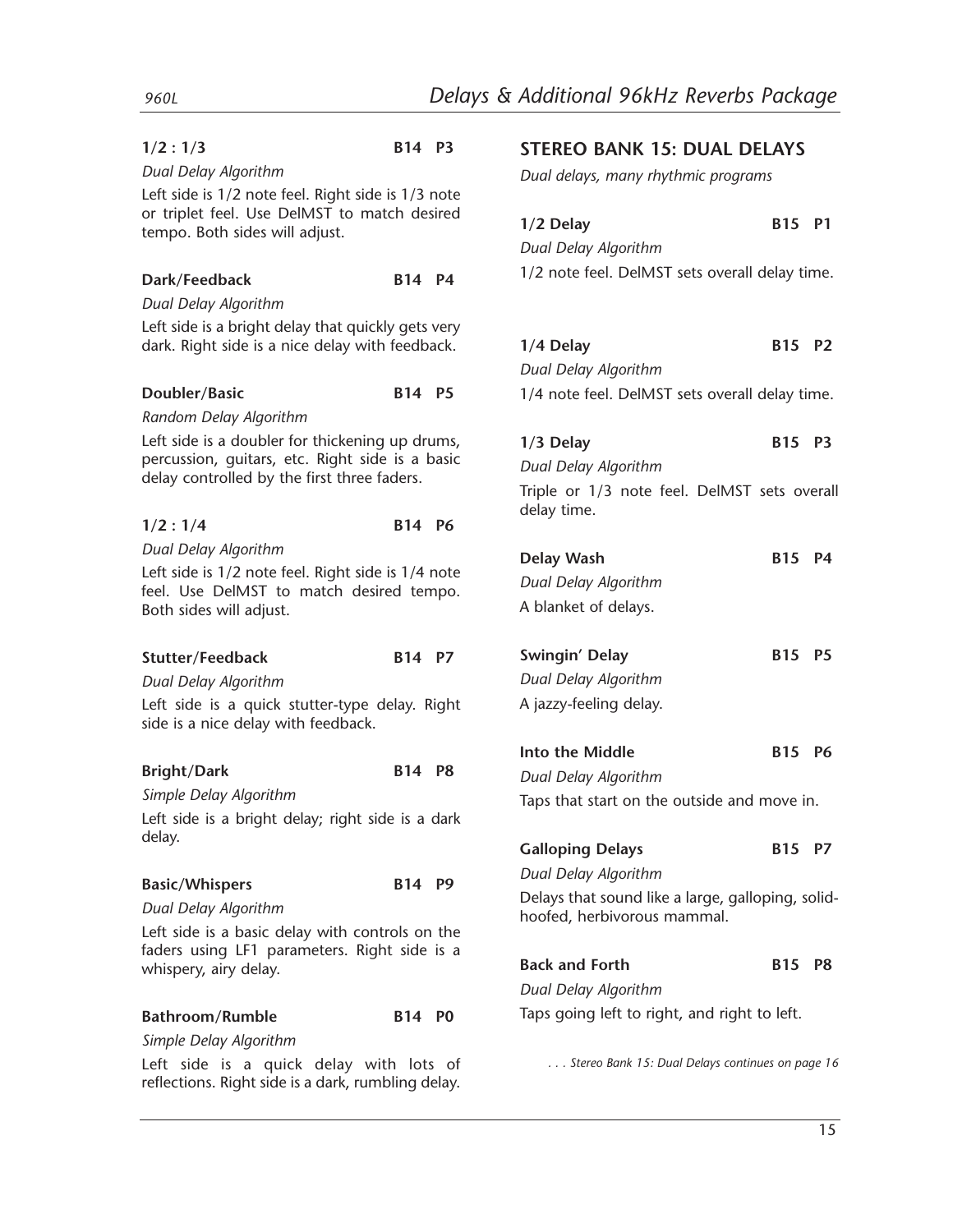| Stereo Bank 15: Dual Delays<br>(continued from page 15)                                                                |                                |                | <b>Sewer Pipe</b><br>Dual Delay Algo<br>DelMST adjust |
|------------------------------------------------------------------------------------------------------------------------|--------------------------------|----------------|-------------------------------------------------------|
| <b>Long Whispers</b>                                                                                                   | B15 P9                         |                | adjusts the len                                       |
| Dual Delay Algorithm                                                                                                   |                                |                |                                                       |
| A great subtle effect for vocals and other types<br>of ear candy. DelMST sets delay length.                            |                                |                | <b>Ballpark</b><br>Random Delay                       |
| <b>Dual Doubler</b>                                                                                                    | B15                            | P <sub>0</sub> | Next up, up, up<br>The local ballpa                   |
| Dual Delay Algorithm                                                                                                   |                                |                |                                                       |
| A doubler with some inverse feedback and<br>gain to create interesting sounds.                                         |                                |                | Hall w/o Verb<br>Random Delay<br>A hall's reflectio   |
| <b>STEREO BANK 16: DELAY SPACES</b>                                                                                    |                                |                |                                                       |
| The reflections of space, without the reverb                                                                           |                                |                | <b>AM Radio</b>                                       |
| <b>Golden Room</b>                                                                                                     | B16 P1                         |                | Dual Delay Algo<br>Look Ma! I'                        |
| Random Delay Algorithm                                                                                                 |                                |                |                                                       |
| Dimensions of a room using the Golden Mean.                                                                            |                                |                |                                                       |
|                                                                                                                        |                                |                | <b>Random Room</b><br>Random Delay                    |
| <b>Tight Room</b>                                                                                                      | B16 P2                         |                | A good-sound                                          |
| Random Delay Algorithm                                                                                                 |                                |                | changing refled                                       |
| Tight room. Great for percussion and drums.                                                                            |                                |                |                                                       |
|                                                                                                                        |                                |                | <b>STEREO BAN</b>                                     |
| <b>Slap Room</b>                                                                                                       | B <sub>16</sub> P <sub>3</sub> |                | Delays that use                                       |
| Random Delay Algorithm                                                                                                 |                                |                | effects                                               |
| Ambience with a strong slap. DelMST adjusts                                                                            |                                |                |                                                       |
| slap time. Feedback adds liveness.                                                                                     |                                |                | <b>Nice Delays</b>                                    |
|                                                                                                                        |                                |                | Random Delay                                          |
| <b>Alternate Room</b>                                                                                                  | B <sub>16</sub> P <sub>4</sub> |                | Works great of<br>nice delays - vo                    |
| Random Delay Algorithm                                                                                                 |                                |                |                                                       |
| Nice ambience for drums, voiceovers, etc.<br>DelMST adjusts room size. FbkMST adds some<br>liveness.                   |                                |                | <b>Going Inside</b><br>Random Delay                   |
| Downtown                                                                                                               | B <sub>16</sub> P <sub>5</sub> |                | Nice early de<br>significantly mo                     |
| Random Delay Algorithm                                                                                                 |                                |                |                                                       |
| Reflections off glass and brick buildings.<br>Joystick adjusts building type. DelMST adjusts<br>distance to buildings. |                                |                |                                                       |

| <b>Sewer Pipe</b>                                                                                | B <sub>16</sub> P <sub>6</sub> |                |
|--------------------------------------------------------------------------------------------------|--------------------------------|----------------|
| Dual Delay Algorithm                                                                             |                                |                |
| DelMST adjusts the diameter and FbkMST<br>adjusts the length of the pipe.                        |                                |                |
| <b>Ballpark</b>                                                                                  | B16 P7                         |                |
| Random Delay Algorithm                                                                           |                                |                |
| Next up, up, up $\dots$ Number 42, two, two $\dots$<br>The local ballpark. DelMST adjusts size.  |                                |                |
| Hall w/o Verb                                                                                    | <b>B16 P8</b>                  |                |
| Random Delay Algorithm                                                                           |                                |                |
| A hall's reflections without the reverb.                                                         |                                |                |
| <b>AM Radio</b>                                                                                  | <b>B16</b>                     | P <sub>9</sub> |
| Dual Delay Algorithm                                                                             |                                |                |
| Look Ma! I'm on the radio!                                                                       |                                |                |
| <b>Random Room</b>                                                                               | B <sub>16</sub> P <sub>0</sub> |                |
| Random Delay Algorithm                                                                           |                                |                |
| A good-sounding room with constantly<br>changing reflections.                                    |                                |                |
| <b>STEREO BANK 17: RANDOM DELAYS</b>                                                             |                                |                |
| Delays that use randomizers to create interesting<br>effects                                     |                                |                |
| <b>Nice Delays</b>                                                                               | B17 P1                         |                |
| Random Delay Algorithm                                                                           |                                |                |
| Works great on anything that needs subtle,<br>nice delays - vocals, acoustic quitar, piano, etc. |                                |                |

#### **B17 P2**

*Random Delay Algorithm*

elays. Later reflections have ore filtering.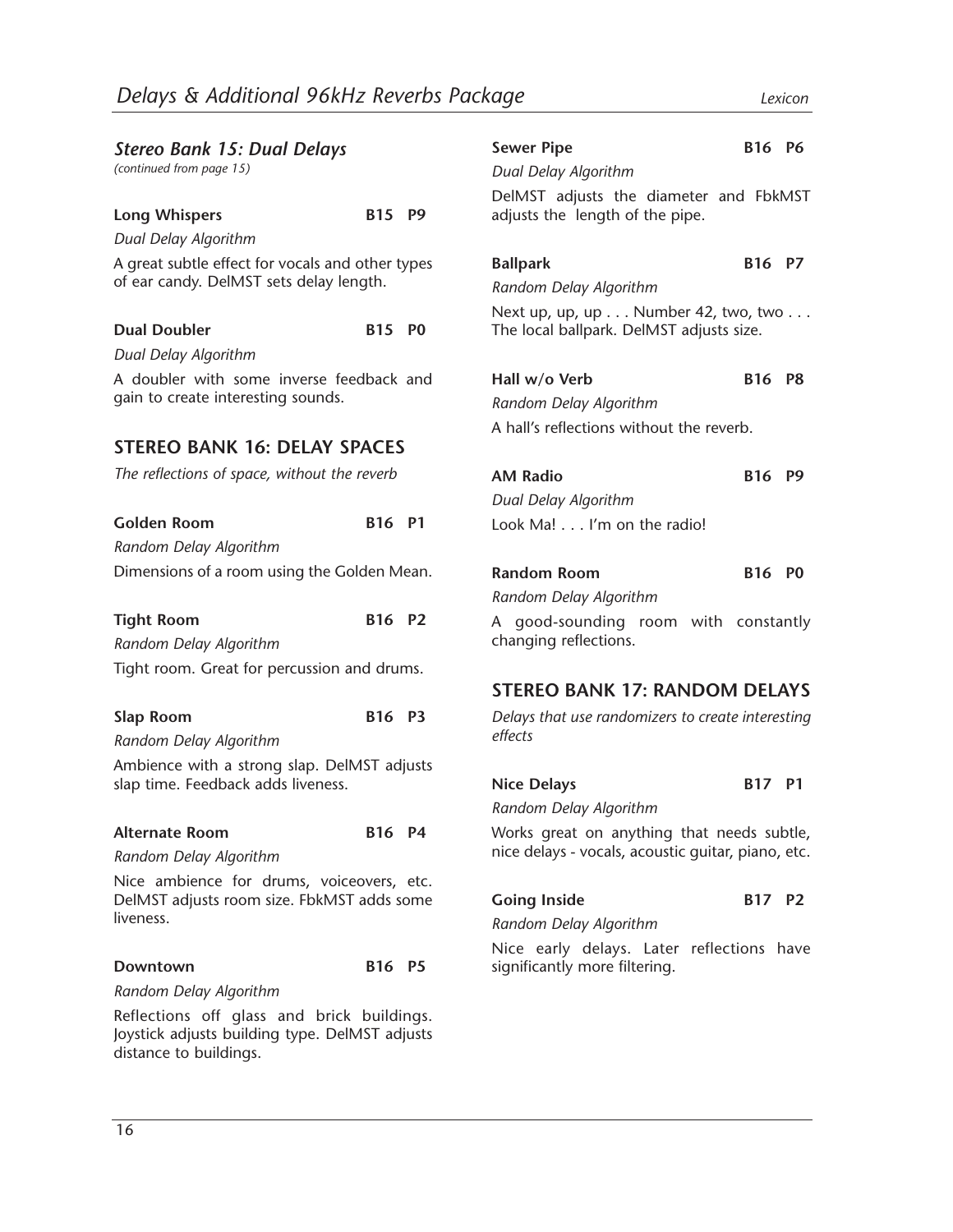A dark, very random delay.

#### Smart Delay **B17 P3**

#### *Random Delay Algorithm*

Low and high input signals respond differently in this delay. When input signals are higher, longer delays come out more. Mods set crossover point.

#### Vocal Delay **B17 P4**

#### *Random Delay Algorithm*

A short, doubling-type delay with longer delays coming in as the level decreases (i.e. soft singing=longer delays, louder=just the doubler).

#### Complex Looper B17 P5

*Random Delay Algorithm*

Randomized loops. Start loop with Hold fader. DelMST sets overall delay time. FbkMST controls complexity.

#### **Rolling Right B17 P6**

*Random Delay Algorithm*

Delay taps move from left to right, getting brighter as they travel right.

#### More Nice Delays B17 P7

*Random Delay Algorithm*

Works great on anything that needs subtle, nice delays - vocals, acoustic guitar, piano, etc.

#### **Bright to Dark B17 P8**

*Simple Delay Algorithm*

A simple, short delay that is rolled off and diffused with each feedback pass.

#### Redshift **B17 P9**

*Random Delay Algorithm* A quick shift from right to left, and bright to dark.

Totally Random B17 P0 *Random Delay Algorithm*

**STEREO BANK 18: CRAZY DELAYS**

*Mildly strange to totally weird stereo delay programs*

#### **Smoothing Delay 618 P1**

*Random Delay Algorithm*

The delay becomes more diffused with each feedback pass.

#### **Robotix B18 P2**

*Random Delay Algorithm*

Turns anything into a robot. The initial ringmod gets delayed, and the feedback taps spread over time.

#### **Hollow Tubes B18 P3**

*Random Delay Algorithm*

Super-fast delay taps with high feedback, split off in their own directions.

#### Alien Encounter **B18 P4**

*Random Delay Algorithm*

Another heavy ring-mod based effect. Adjust DelMST time for different sound.

#### Spastic Delays B18 P5

*Random Delay Algorithm*

About as wild as it gets for stereo delay. Initial delay taps all converge and create a dense atmosphere.

#### Warm Ping-Pong B18 P6

*Random Delay Algorithm*

Odd delay taps on the right and even delay taps on the left create a ping-pong effect. Diffusion smooths it out.

*. . . Stereo Bank 18: Crazy Delays continues on page 18*

17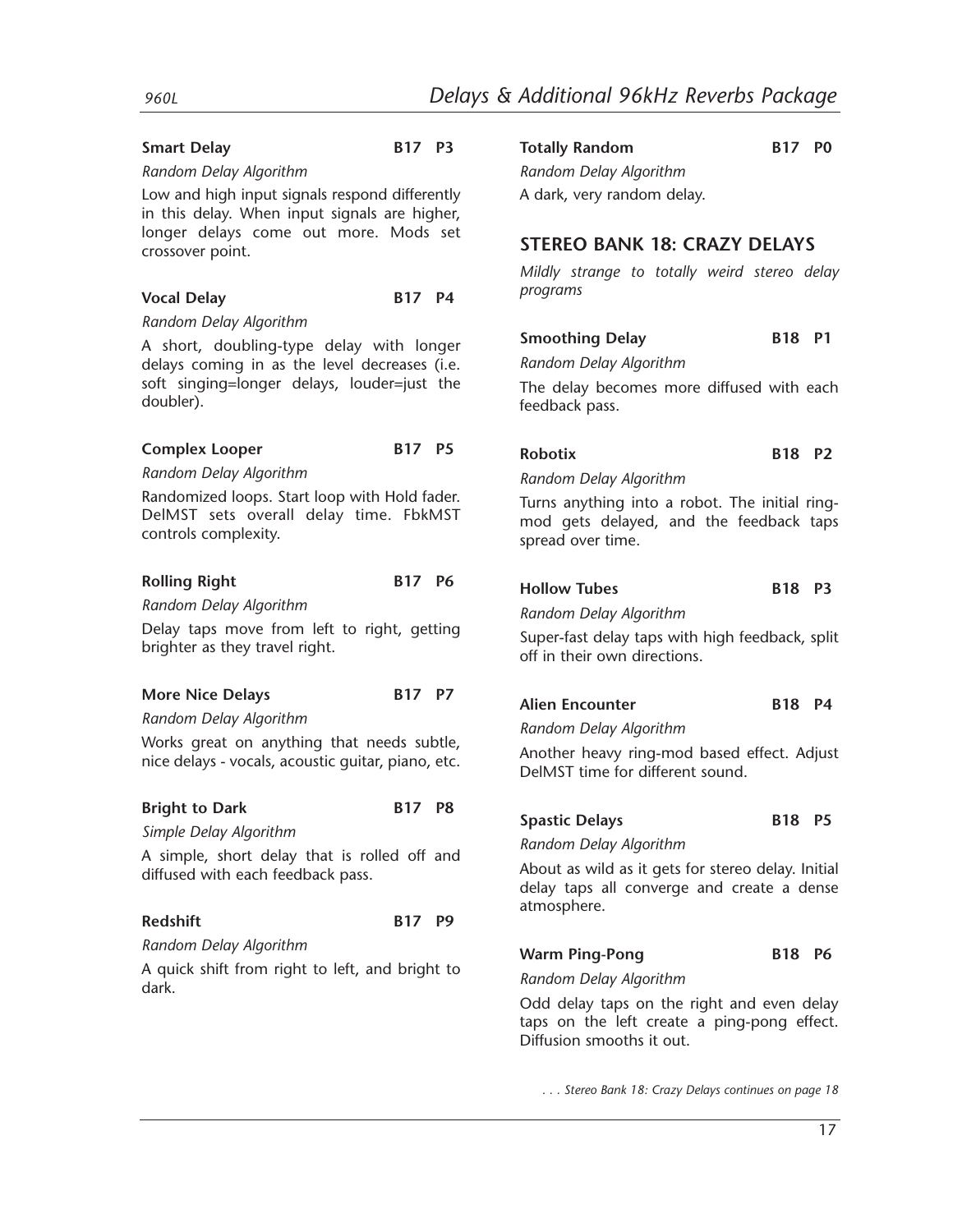| <b>Stereo Bank 18: Crazy Delays</b>                                                            |               |  | <b>Pitter Patter</b>                                                               | B19 P4        |                |  |  |  |
|------------------------------------------------------------------------------------------------|---------------|--|------------------------------------------------------------------------------------|---------------|----------------|--|--|--|
| (continued from page 17)                                                                       |               |  | Random Delay Algorithm                                                             |               |                |  |  |  |
| <b>Random EQ Delay</b>                                                                         | B18 P7        |  | Delays are widely spaced with reiterative and<br>cross-panned feedback.            |               |                |  |  |  |
| Random Delay Algorithm                                                                         |               |  |                                                                                    |               |                |  |  |  |
| Random delay taps each have their own<br>EQ signature. Delay taps become more                  |               |  | X-Pan Double                                                                       | B19 P5        |                |  |  |  |
| randomized once the signal is over -6dB.                                                       |               |  | Random Delay Algorithm                                                             |               |                |  |  |  |
|                                                                                                |               |  | Two voices are cross-panned through delays.<br>Great for stereo background voices. |               |                |  |  |  |
| Crystallize                                                                                    | <b>B18 P8</b> |  |                                                                                    |               |                |  |  |  |
| Random Delay Algorithm                                                                         |               |  | <b>Delay Cave</b>                                                                  | <b>B19</b>    | <b>P6</b>      |  |  |  |
| A cool lo-fi sound. FbkMST changes effect<br>level. FbkDiff and Fgrain change effect sound.    |               |  | Random Delay Algorithm                                                             |               |                |  |  |  |
|                                                                                                |               |  | Need we say more?                                                                  |               |                |  |  |  |
|                                                                                                |               |  |                                                                                    |               |                |  |  |  |
| <b>The Sizzler</b>                                                                             | B18 P9        |  | <b>Circles</b>                                                                     | B19 P7        |                |  |  |  |
| Simple Delay Algorithm                                                                         |               |  | Random Delay Algorithm                                                             |               |                |  |  |  |
| A delay that sizzles into the background.                                                      |               |  | Long delays with cross-panned feedback cre-                                        |               |                |  |  |  |
|                                                                                                |               |  | ate a "circular" effect.                                                           |               |                |  |  |  |
| <b>Panning Delay</b>                                                                           | B18 P0        |  |                                                                                    |               |                |  |  |  |
| Dual Delay Algorithm                                                                           |               |  | There & Back                                                                       | B19 P8        |                |  |  |  |
| Sounds like delay taps move back and forth<br>due to cross-feedback setup in this preset.      |               |  | Random Delay Algorithm                                                             |               |                |  |  |  |
|                                                                                                |               |  | Delay starts on one channel, slaps to the other,<br>and returns.                   |               |                |  |  |  |
| <b>STEREO BANK 19: 480 DELAYS</b>                                                              |               |  |                                                                                    |               |                |  |  |  |
| True to the original                                                                           |               |  | <b>Soft Roller</b>                                                                 | <b>B19</b>    | P <sub>9</sub> |  |  |  |
|                                                                                                |               |  | Random Delay Algorithm                                                             |               |                |  |  |  |
| 4-Voice Double                                                                                 | B19 P1        |  | Stereo echo with high-frequency cut.                                               |               |                |  |  |  |
| Random Delay Algorithm                                                                         |               |  |                                                                                    |               |                |  |  |  |
| Delay voices are doubled in stereo. When                                                       |               |  | On and On                                                                          | B19           | P <sub>0</sub> |  |  |  |
| added to a dry signal, it's crisp, wide, and                                                   |               |  | Random Delay Algorithm                                                             |               |                |  |  |  |
| uncluttered.                                                                                   |               |  | Long echoes that pan across center.                                                |               |                |  |  |  |
|                                                                                                |               |  |                                                                                    |               |                |  |  |  |
| <b>Double Delay</b>                                                                            | B19 P2        |  | <b>STEREO BANK 20: TOOLS</b>                                                       |               |                |  |  |  |
| Random Delay Algorithm                                                                         |               |  | Stereo tools                                                                       |               |                |  |  |  |
| Two voices produce a double-effect. The other<br>two voices provide a longer delay synced with |               |  |                                                                                    |               |                |  |  |  |
| the double. Cross-panned feedback ices the                                                     |               |  | <b>Frame Delay</b>                                                                 | <b>B20 P1</b> |                |  |  |  |
| cake.                                                                                          |               |  | Stereo Frame Delay Algorithm                                                       |               |                |  |  |  |
|                                                                                                |               |  | A stereo frame delay. Trim will adjust delay in                                    |               |                |  |  |  |
| 4-Bounce Dly                                                                                   | B19 P3        |  | 1/4 frame increments.                                                              |               |                |  |  |  |
| Random Delay Algorithm                                                                         |               |  |                                                                                    |               |                |  |  |  |

Very clean between left and right channels.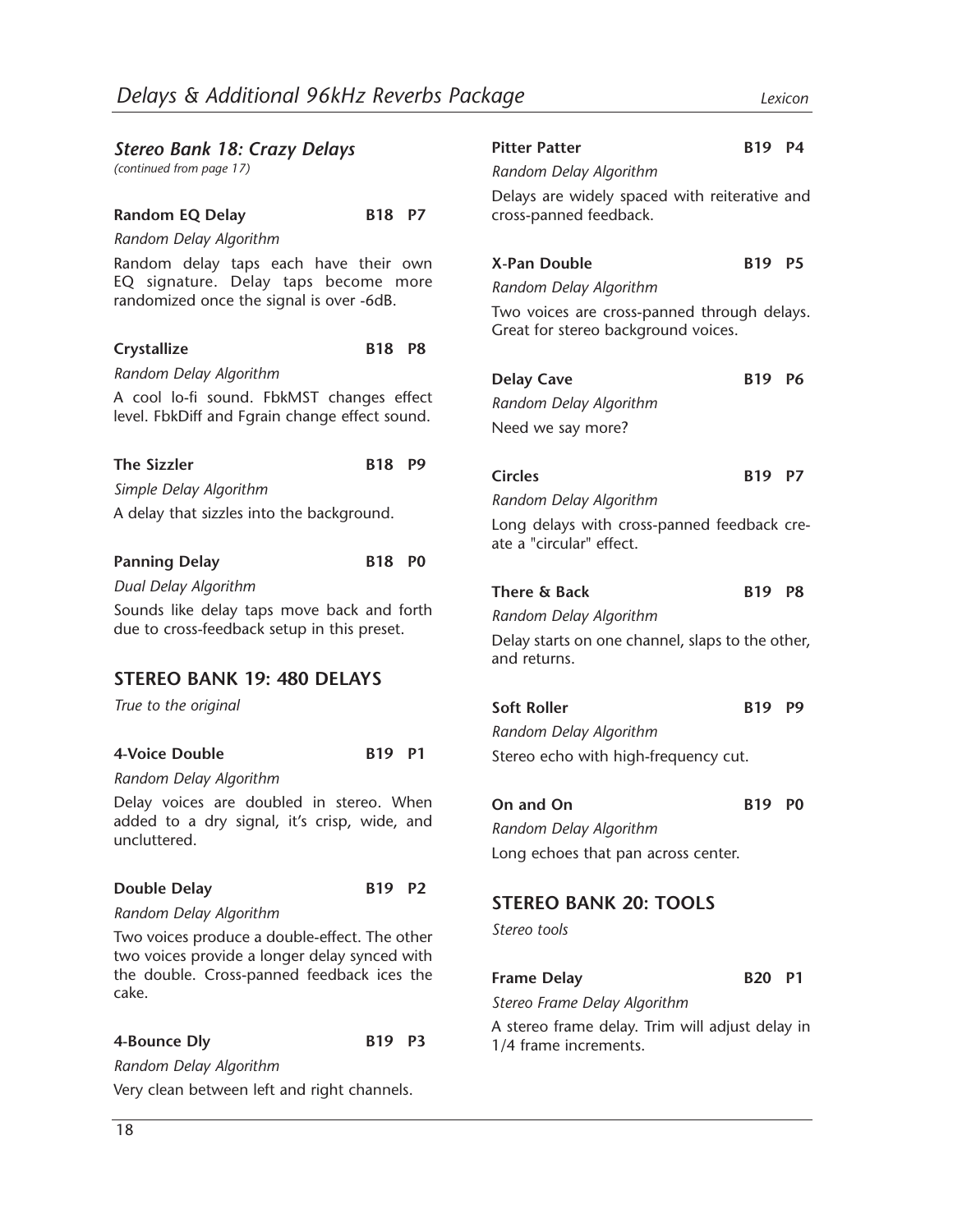#### **SURROUND BANK 13: \*SIMPLE DELAYS**

*Basic surround delays*

#### **Nice Delay \*B13 P1**

*Random Surround Delay Algorithm*

A nice delay for surrounds. Good all around. Adds a great sense of space in surrounds.

#### **Whispers \*B13 P2**

*Random Surround Delay Algorithm* Whispers around you.

#### **Shuffle Surround \*B13 P3**

*Random Surround Delay Algorithm*

A shuffle-feel delay. DelMST sets overall delay length.

#### **Basic Surr Delay \*B13 P4**

*Simple Surround Delay Algorithm*

A basic surround delay. Each of the four inputs has a discrete echo tap. Faders set times and feedback. Edit page pans taps.

#### **Front to Back X \*B13 P5**

*Random Surround Delay Algorithm*

Front-to-back crossing over. Changing delay times on LF1 and RF1 effects hold length.

#### **For Tori \*B13 P6**

*Random Surround Delay Algorithm*

Works great on piano and vocals. DelMST sets overall delay length.

#### **Back Heavy \*B13 P7**

*Random Surround Delay Algorithm*

LS and RS inputs have lots of content in this delay.

#### **Spiral EQ Delay \*B13 P8**

*Random Surround Delay Algorithm*

Each delay tap pans in a circle, spreading from narrow to wide. The EQ of each tap goes from dark to bright as it spirals outward.

#### **Roll Back \*B13 P9**

*Random Surround Delay Algorithm*

Stereo input moving from front to back, bright to dark. Great with sound effects or lowfrequency material.

#### Repeating **\*B13 P0**

*Random Surround Delay Algorithm*

A short burst of criss-crossing delays followed by another round of taps. This preset blurs into a dense atmosphere.

#### **SURROUND BANK 14: \*RANDOM DELAYS**

*Surround delays that use randomizers*

#### **Warm Delay \*B14 P1**

*Random Surround Delay Algorithm*

A surround delay with mild use of randomizers. DelMST sets overall delay time.

#### **Smart Delay \*B14 P2**

*Random Surround Delay Algorithm*

Delay changes with input level. When input is over threshold set in Mod2, longer taps are created.

#### **X-Over \*B14 P3**

*Random Surround Delay Algorithm*

Right front input taps migrate to the left rear, and left front migrate to the right rear.

*. . . Surround Bank 14: \*Random Delays continues on page 20*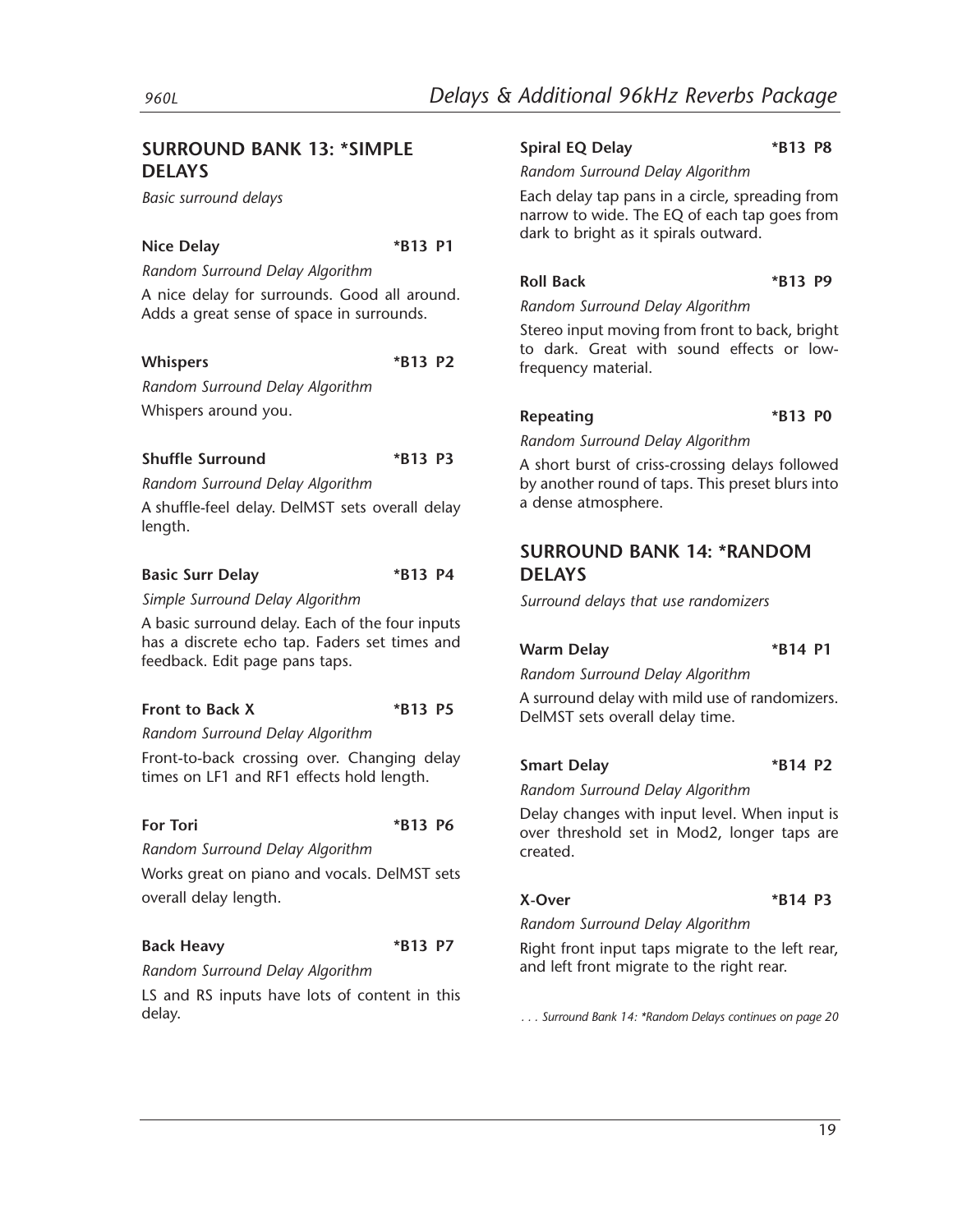#### *Surround Bank 14: \*Random Delays*

*(continued from page 19)*

#### **Vocal Delay \*B14 P4**

*Random Surround Delay Algorithm*

A delay with interesting use of randomizers. When input is under threshold set in Mod2, delays get longer. When above, it's a doubler.

#### **Subtle Delay \*B14 P5**

*Random Surround Delay Algorithm*

Delay taps slowly fade in, creating an interesting sense of space.

#### **Busy Delay \*B14 P6**

*Random Surround Delay Algorithm*

Lots of delay taps in this one. Use when lots of delay taps are needed without getting too mushy.

#### **Random & Stutter \*B14 P7**

*Random Surround Delay Algorithm*

Fast random taps create a dense, spastic environment.

#### **Rhythmic S/H \*B14 P8**

*Random Surround Delay Algorithm*

A timed rhythmic delay with lots of highpass EQ. Creates an interesting-sounding delay that bounces all over the place.

#### Wild Echoes **\*B14 P9**

*Random Surround Delay Algorithm*

This rhythmic preset has your source bouncing around all speakers with feedback rolled off.

#### **Random Looper \*B14 P0**

#### *Random Surround Delay Algorithm*

Hold starts the loop. FbkMST controls some of the complexity. Good for ambient loops due to the constant randomization of the start/stop loop.

#### **SURROUND BANK 15: \*DELAY SPACES**

*Surround delay spaces, the reflections of a space without the reverb*

#### **Golden Room \*B15 P1**

*Random Surround Delay Algorithm*

The Golden Mean – 62ft wide and 100ft deep. DelMST controls size. FbkMST controls liveness.

#### Narrow Room \*B15 P2

*Random Surround Delay Algorithm*

At maximum size, this room is 100ft long and only 25 feet wide. DelMST controls scale. FbkMST controls liveness.

#### **Drum Room \*B15 P3**

*Random Surround Delay Algorithm*

A tight, randomized drum/percussion room.

#### Wide Room  $*B15$  P4

*Random Surround Delay Algorithm*

At maximum size, this odd room is 100ft wide and 25ft deep. DelMST controls size. FbkMST controls liveness.

#### **Square Room \*B15 P5**

*Random Surround Delay Algorithm*

Reflection pattern for a square room, 100ft at maximum size. DelMST controls size. FbkMST controls liveness.

#### **David's Earlies \*B15 P6**

*Random Surround Delay Algorithm*

Early energy that reduces the harshness of close-mic'ing. Wander values over 30 may be bizarre. Raise FsLvl for stereo source material.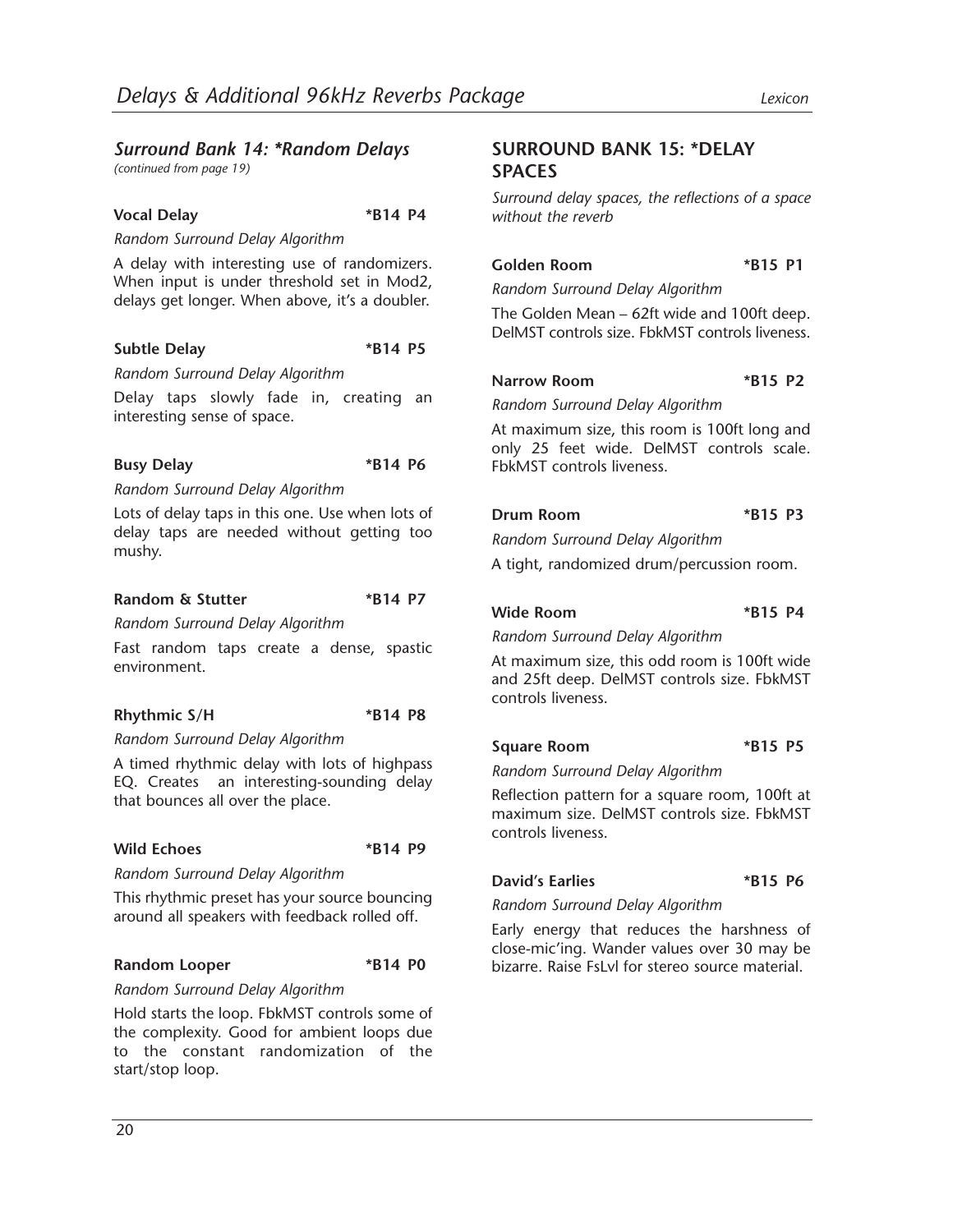#### **Around the Room \*B15 P7**

#### *Random Surround Delay Algorithm*

Not exactly a natural occurring space, but have fun with this one. Delays go around the room in a clockwise pattern. DelMST controls speed.

#### **Hall w/o Reverb \*B15 P8**

*Random Surround Delay Algorithm*

The reflection characteristics of a hall, without the reverb. DelMST controls size. FbkMST controls surface reflectiveness.

#### **Slap Room \*B15 P9**

*Random Surround Delay Algorithm*

A very reflective room, with lots of echoes bouncing between the back and front. DelMST controls size.

#### **Stadium \*B15 P0**

*Random Surround Delay Algorithm*

Turns the space into a stadium. Input level over Mod2 creates a stronger and longer delay off the back wall.

#### **SURROUND BANK 16: \*CRAZY DELAYS**

*From strange to insane*

#### **Metal Landscape \*B16 P1**

*Random Surround Delay Algorithm*

Crazy ring-mod taps with high feedback create a metallic atmosphere. Joystick drastically changes mood.

#### **Dispersal \*B16 P2**

*Random Surround Delay Algorithm*

A set of really long delay taps spread out. Each feedback loop becomes brighter until it disappears.

#### **Linger \*B16 P3**

*Random Surround Delay Algorithm*

A straightforward delay with a tap that lingers in the front left speaker.

#### **Nebula \*B16 P4**

*Random Surround Delay Algorithm*

Close tap groupings that spread and diffuse with each feedback pass.

#### **Ambient Bed \*B16 P5**

*Random Surround Delay Algorithm*

Great for sustained sounds, taps bounce all over the place and settle into oblivion. Good sound design tool.

#### **Attack From Back \*B16 P6**

*Random Surround Delay Algorithm*

Spaced taps that shoot forward and become darker with each feedback pass.

#### **Sonic Decimate \*B16 P7**

*Random Surround Delay Algorithm*

A very strange effect indeed.

#### **Open Your Mind \*B16 P8**

*Random Surround Delay Algorithm*

A very interesting effect with lots of things going on. Lower Mod1 to change randomization. Turn V1Rand off or pitched feedback tunable by DelMST.

#### **Dark Hue Delay \*B16 P9**

*Random Surround Delay Algorithm*

Super-fast taps fly around, but it's the low frequencies that keep feeding back.

#### **Sonic Landscape \*B16 P0**

*Random Surround Delay Algorithm*

Strange interactions are created in this preset with lots of crossfeed.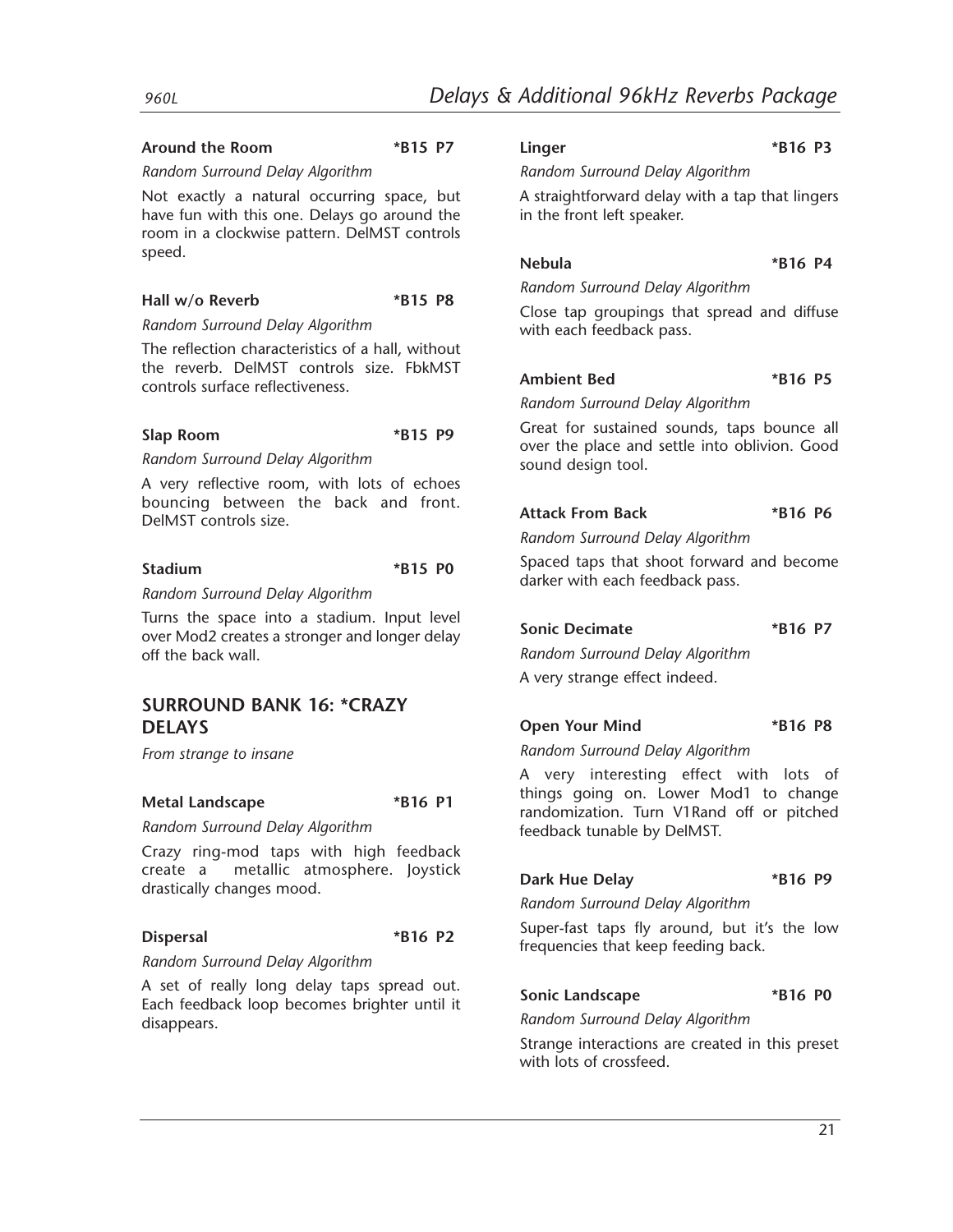#### **SURROUND BANK 17: \*TOOLS**

*Surround Tools*

#### **Frame Delay \*B17 P1**

*Surround Frame Delay Algorithm* A surround frame delay. Trim adjusts 1/4 frame increments.

#### **8 X 8 BANK 1: TOOLS**

*Eight-channel tools*

#### **Octal Thru B1 P1** *Octal Thru Algorithm*

Inputs go directly to respective outputs. Like a bypass mode.

#### **Zone Dly/Time B1 P2**

*Octal Zone Delay Algorithm* Zone delay using milliseconds as the unit.

| Zone Dly/Metric                      | <b>B1</b> | <b>P3</b> |
|--------------------------------------|-----------|-----------|
| Octal Zone Delay Algorithm           |           |           |
| Zone Delay using meters as the unit. |           |           |

#### **Zone Dly/Feet B1 P4**

*Octal Zone Delay Algorithm*

Zone Delay using feet as the unit.

#### Frame Delay B1 P5

#### *Octal Frame Delay Algorithm*

Eight channels of frame delays. Each channel can be trimmed in 1/4 frame increments. Set number of frames to be delayed and speed with joystick.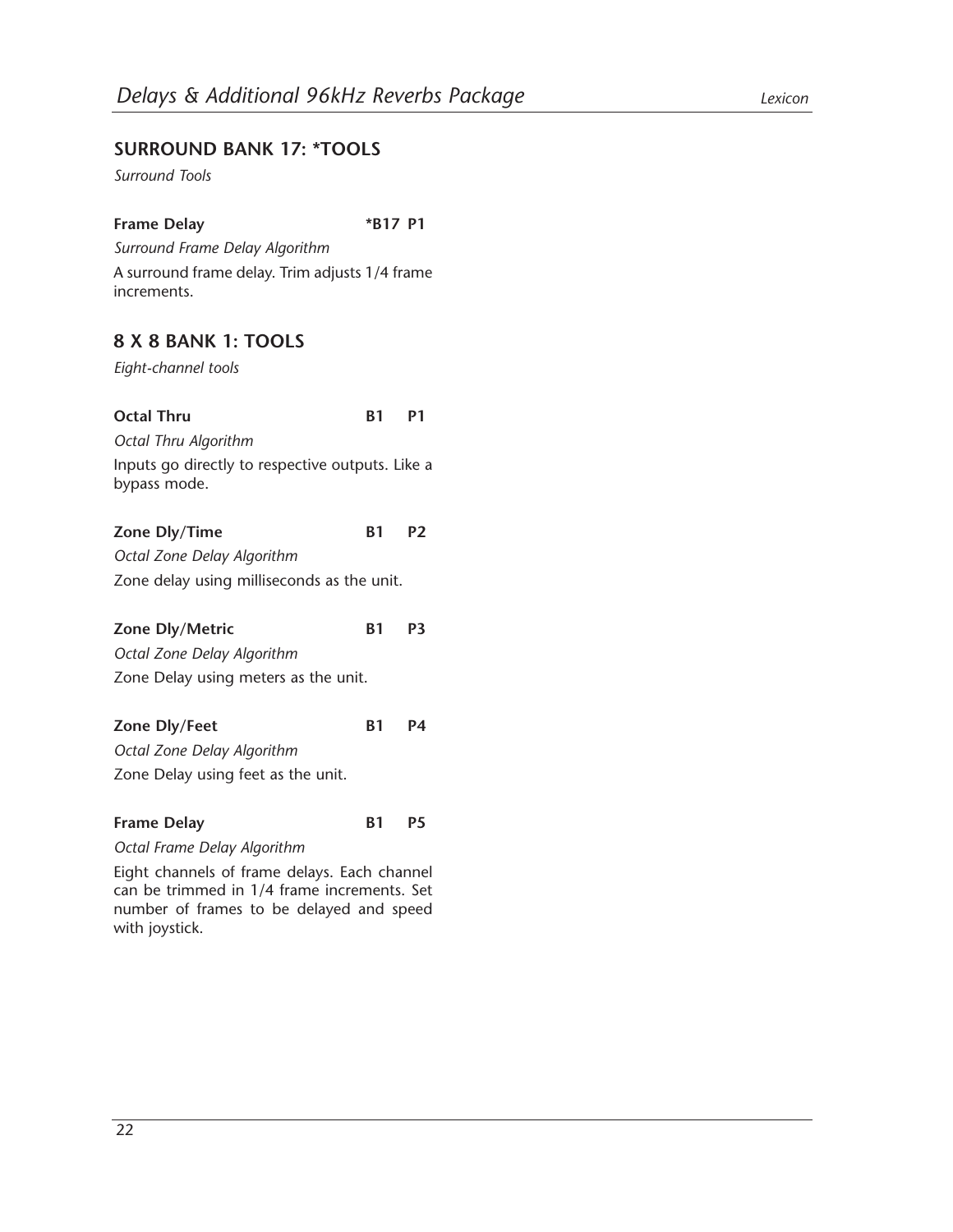#### **ALGORITHM DIAGRAMS**

#### **SIMPLE DELAY ALGORITHM**

*2 Delay Channels, 1 Pannable Delay Voice per Channel, 4 second Maximum Delay*



#### *Standard Parameters (Global)*

| Feedback Highpass FbHipass (page 8)               |  |
|---------------------------------------------------|--|
| Feedback Lowpass FbRoll (page 8)                  |  |
| Infinite Hold Hold (page 9)                       |  |
| Input Diffusion. Diffus (page 8)                  |  |
| Master Delay Time DelMST (page 8)                 |  |
| Master Delay Level. LvIMST (page 9)               |  |
| Master Feedback FbkMST (page 8)                   |  |
| Mix (not shown). $\dots \dots \dots$ Mix (page 9) |  |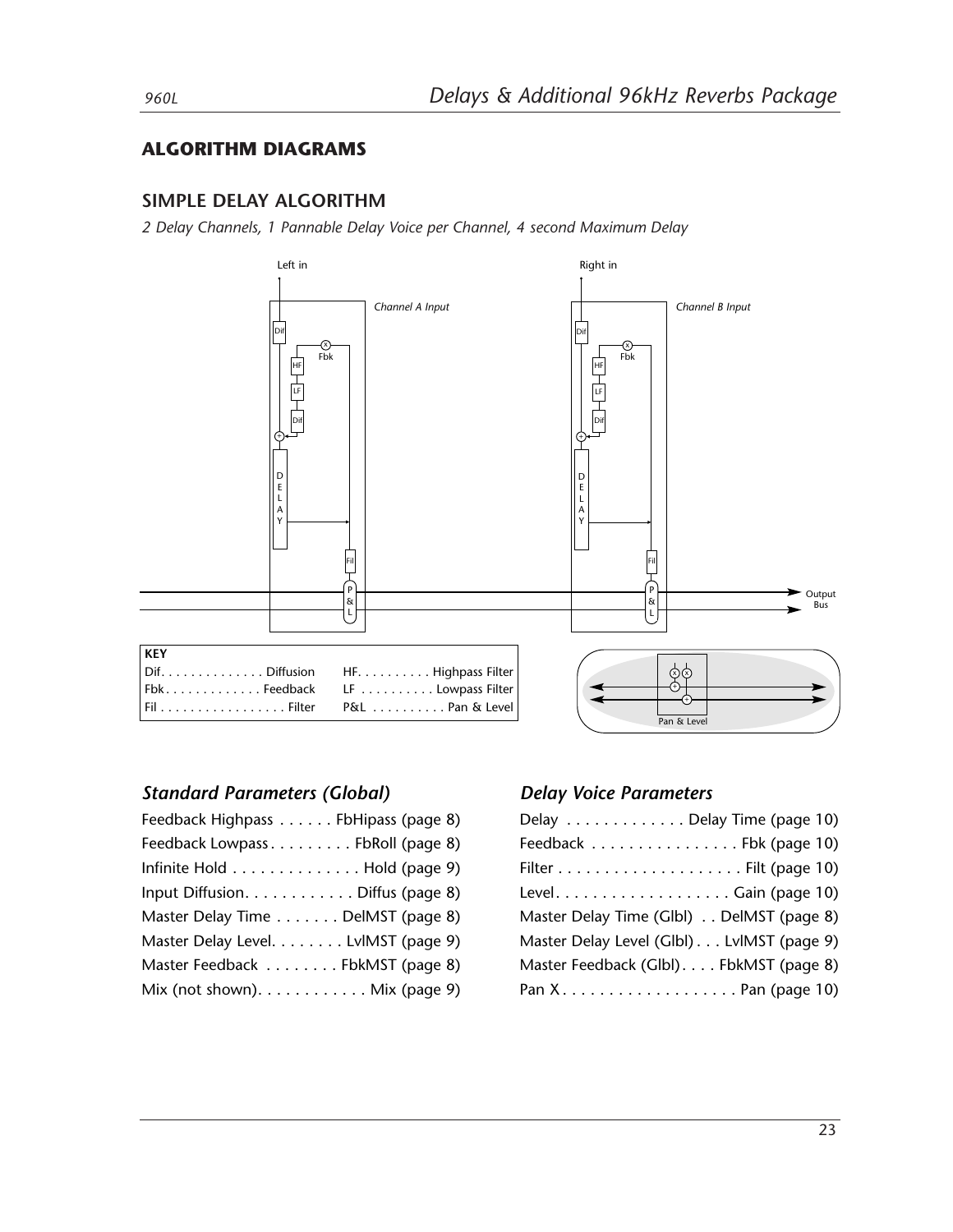#### **DUAL DELAY ALGORITHM**

*4 Delay Channels, 1 Pannable Delay Voice per Channel, 2 second Maximum Delay*



#### *Standard Parameters (Global)*

| Feedback Diffusion. FbkDiff (page 8) |
|--------------------------------------|
| Feedback Grain Fgrain (page 8)       |
| Feedback Highpass FbHipass (page 8)  |
| Feedback Lowpass FbRoll (page 8)     |
| Infinite Hold Hold (page 9)          |
| Input Diffusion. Diffus (page 8)     |
| Input Grain Grain (page 9)           |
| Master Delay Time DelMST (page 8)    |
| Master Delay Level. LvIMST (page 9)  |
| Master Feedback FbkMST (page 8)      |
| Mix (not shown). Mix (page 9)        |

| Crossfeed Xfd (page 10)                   |
|-------------------------------------------|
| Delay Delay Time (page 10)                |
| Feedback Fbk (page 10)                    |
|                                           |
|                                           |
| Master Delay Time (Glbl) DelMST (page 8)  |
| Master Delay Level (Glbl) LvlMST (page 9) |
| Master Feedback (Glbl). FbkMST (page 8)   |
|                                           |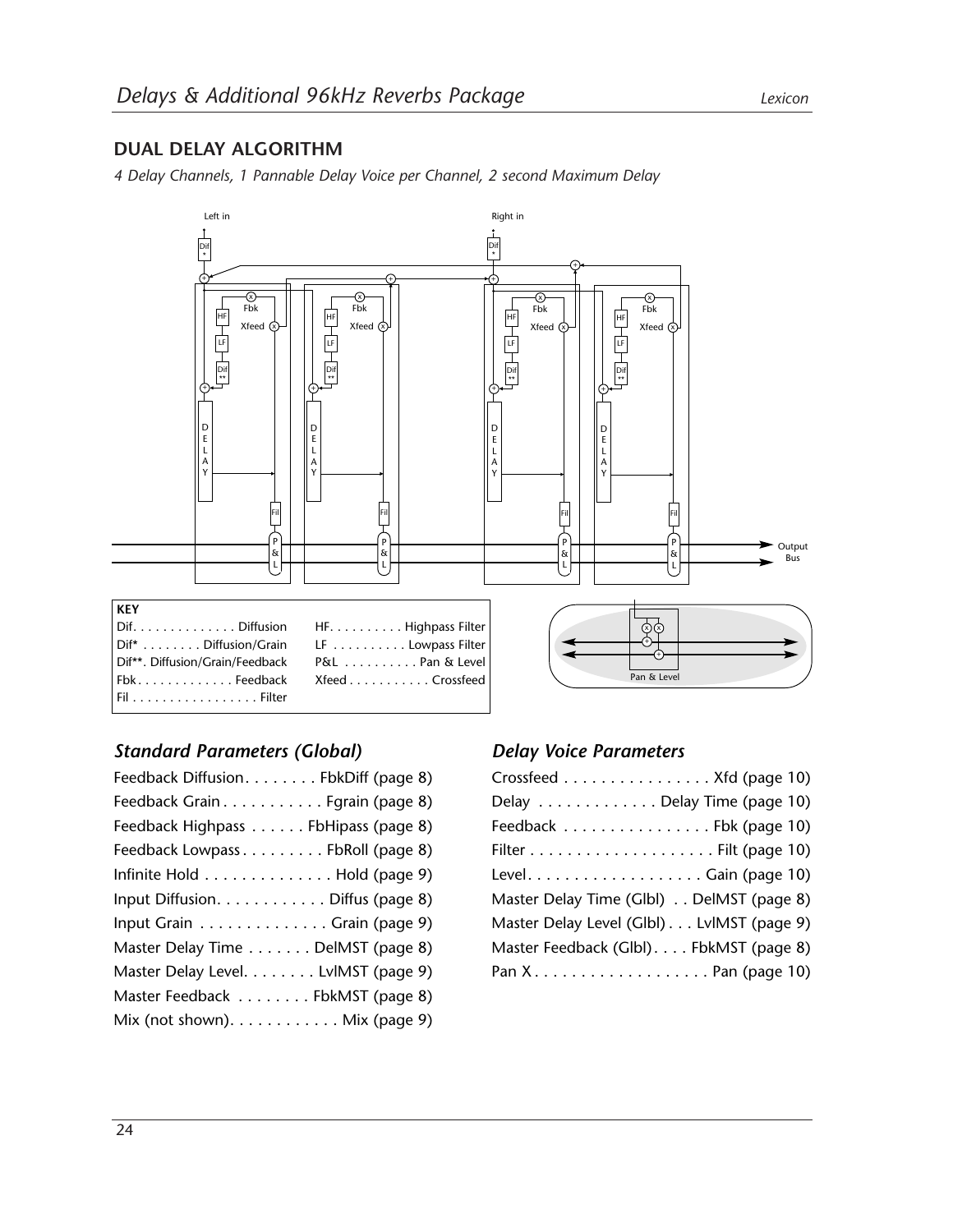#### **RANDOM DELAY ALGORITHM**

*2 Delay Channels, 3 Pannable Delay Voices per Channel, 3 second Maximum Delay*



#### *Standard Parameters (Global)*

Voice 2 Randomizer Source . V2Rand (page 9) Voice 3 Randomizer Source . V3Rand (page 9) *\*Based on the length of Voice 3.*

| Crossfeed Xfd (page 10)                   |
|-------------------------------------------|
| Delay Delay Time (page 10)                |
| Feedback Fbk (page 10)                    |
|                                           |
|                                           |
| Master Delay Time (Glbl) DelMST (page 8)  |
| Master Delay Level (Glbl) LvlMST (page 9) |
| Master Feedback (Glbl). FbkMST (page 8)   |
|                                           |
|                                           |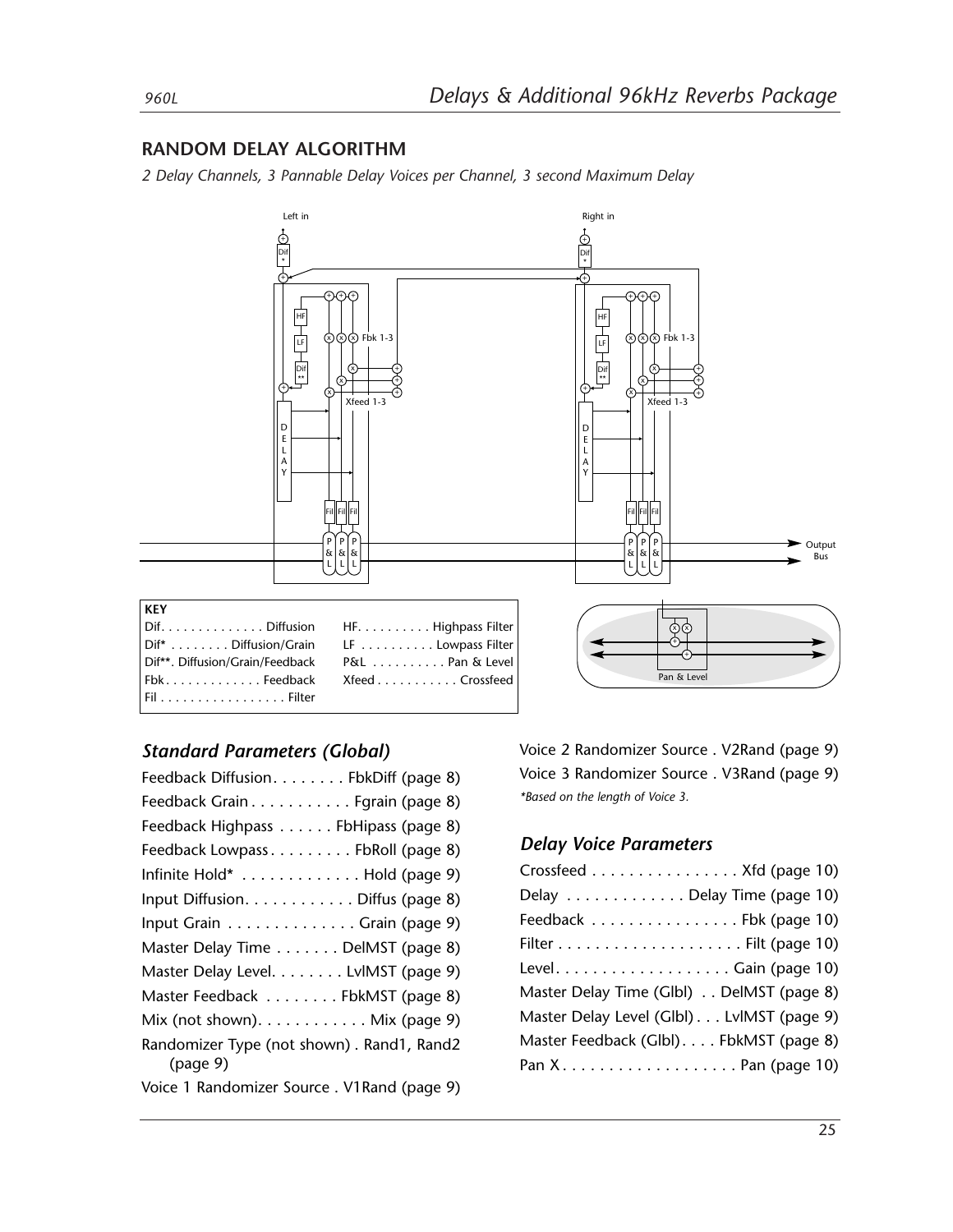#### **SIMPLE MULTI-CHANNEL DELAY ALGORITHM**

*4 Delay Channels, 1 Pannable Delay Voice per Channel*



#### *Standard Parameters (Global)*

| Feedback Highpass FbHipass (page 8) |  |
|-------------------------------------|--|
| Feedback Lowpass FbRoll (page 8)    |  |
| Infinite Hold Hold (page 9)         |  |
| Input Diffusion. Diffus (page 8)    |  |
| Master Delay Time DelMST (page 8)   |  |
| Master Delay Level. LvIMST (page 9) |  |
| Master Feedback FbkMST (page 8)     |  |
| Mix (not shown). Mix (page 9)       |  |

| Delay Delay Time (page 10)                |  |
|-------------------------------------------|--|
| Feedback Fbk (page 10)                    |  |
|                                           |  |
| Level. Gain (page 10)                     |  |
| Master Delay Time (Glbl) DelMST (page 8)  |  |
| Master Delay Level (Glbl) LvlMST (page 9) |  |
| Master Feedback (Glbl). FbkMST (page 8)   |  |
| Pan X, YPan (page 10)                     |  |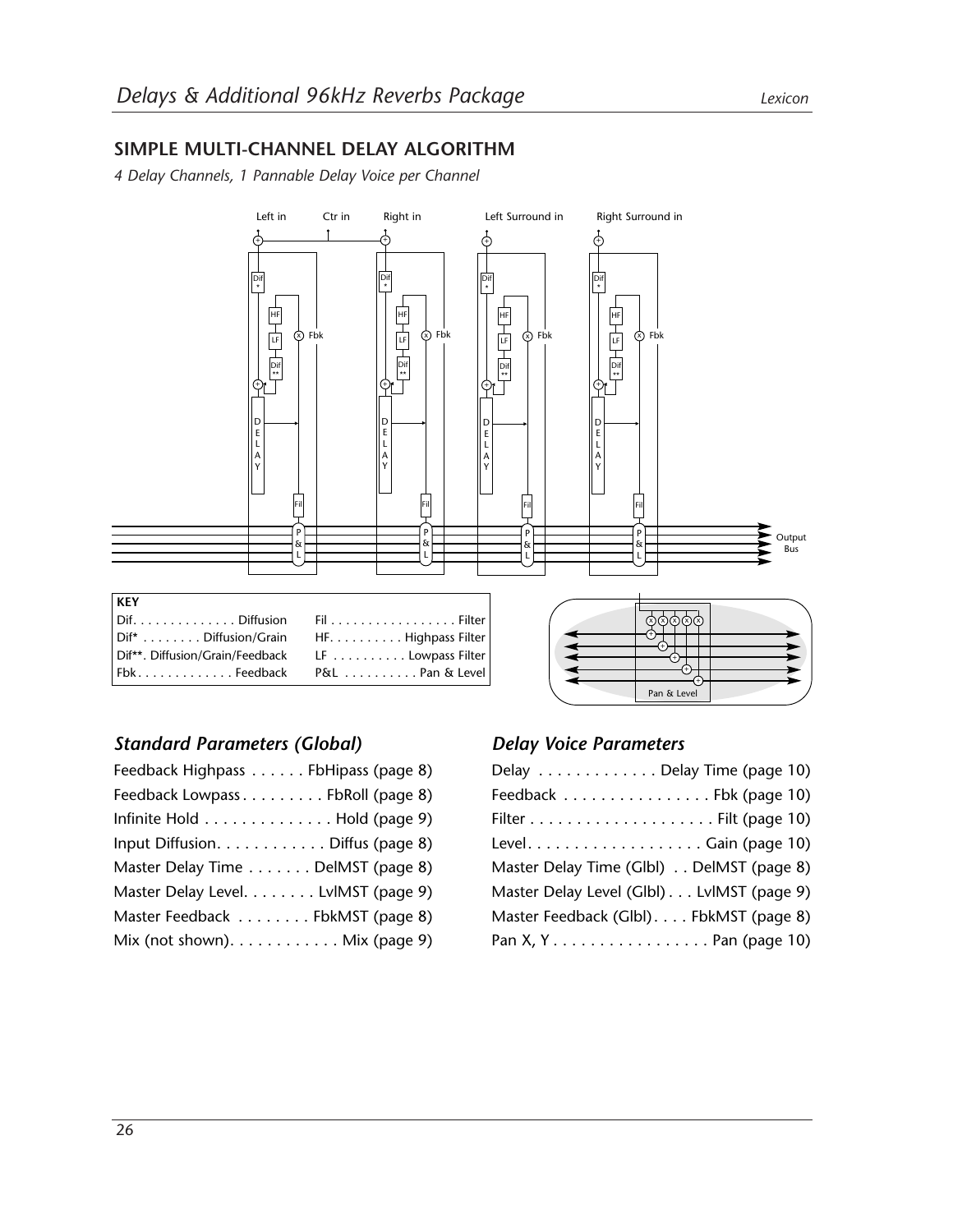#### **RANDOM MULTI-CHANNEL DELAY ALGORITHM**

*4 Delay Channels, 3 Pannable Delay Voices per Channel*



| $\vert$ Dif. Diffusion                                      |
|-------------------------------------------------------------|
| $ \text{Diff}^* \dots \dots \text{Diffusion}/\text{Grain} $ |
| Dif**. Diffusion/Grain/Feedback                             |
| FbkFeedback                                                 |
| $ $ Fil $\ldots \ldots \ldots \ldots \ldots$ . Filter       |

| FSLvl. . Fronts-to-Surrounds Level                             |
|----------------------------------------------------------------|
| $\mathsf{HF} \ldots \ldots \ldots \mathsf{Highpass \; Filter}$ |
| LF Lowpass Filter                                              |
| $P\&L \ldots \ldots \ldots P$ an & Level                       |
| $X$ feed $\ldots \ldots \ldots$ Crossfeed                      |



#### *Standard Parameters (Global)*

| Feedback Diffusion. FbkDiff (page 8)              |
|---------------------------------------------------|
| Feedback Grain. Fgrain (page 8)                   |
| Feedback Highpass FbHipass (page 8)               |
| Feedback Lowpass FbRoll (page 8)                  |
| Infinite Hold* Hold (page 9)                      |
| Input Diffusion. Diffus (page 8)                  |
| Input Grain Grain (page 9)                        |
| Master Delay Time DelMST (page 8)                 |
| Master Delay Level. LvIMST (page 9)               |
| Master Feedback FbkMST (page 8)                   |
| Mix (not shown). $\dots \dots \dots$ Mix (page 9) |
| Randomizer Type Rand1, Rand2 (page 9)             |
| Randomizer Mod Mod1, Mod2 (page 9)                |

Voice 1 Randomizer Source . V1Rand (page 9) Voice 2 Randomizer Source . V2Rand (page 9) Voice 3 Randomizer Source . V3Rand (page 9) *\*Based on the length of Voice 1.*

| Crossfeed Xfd (page 10)                   |
|-------------------------------------------|
| Delay Delay Time (page 10)                |
| Feedback Fbk (page 10)                    |
|                                           |
| LevelGain (page 10)                       |
| Master Delay Time (Glbl) DelMST (page 8)  |
| Master Delay Level (Glbl) LvlMST (page 9) |
| Master Feedback (Glbl) FbkMST (page 8)    |
| Pan X, YPan (page 10)                     |
|                                           |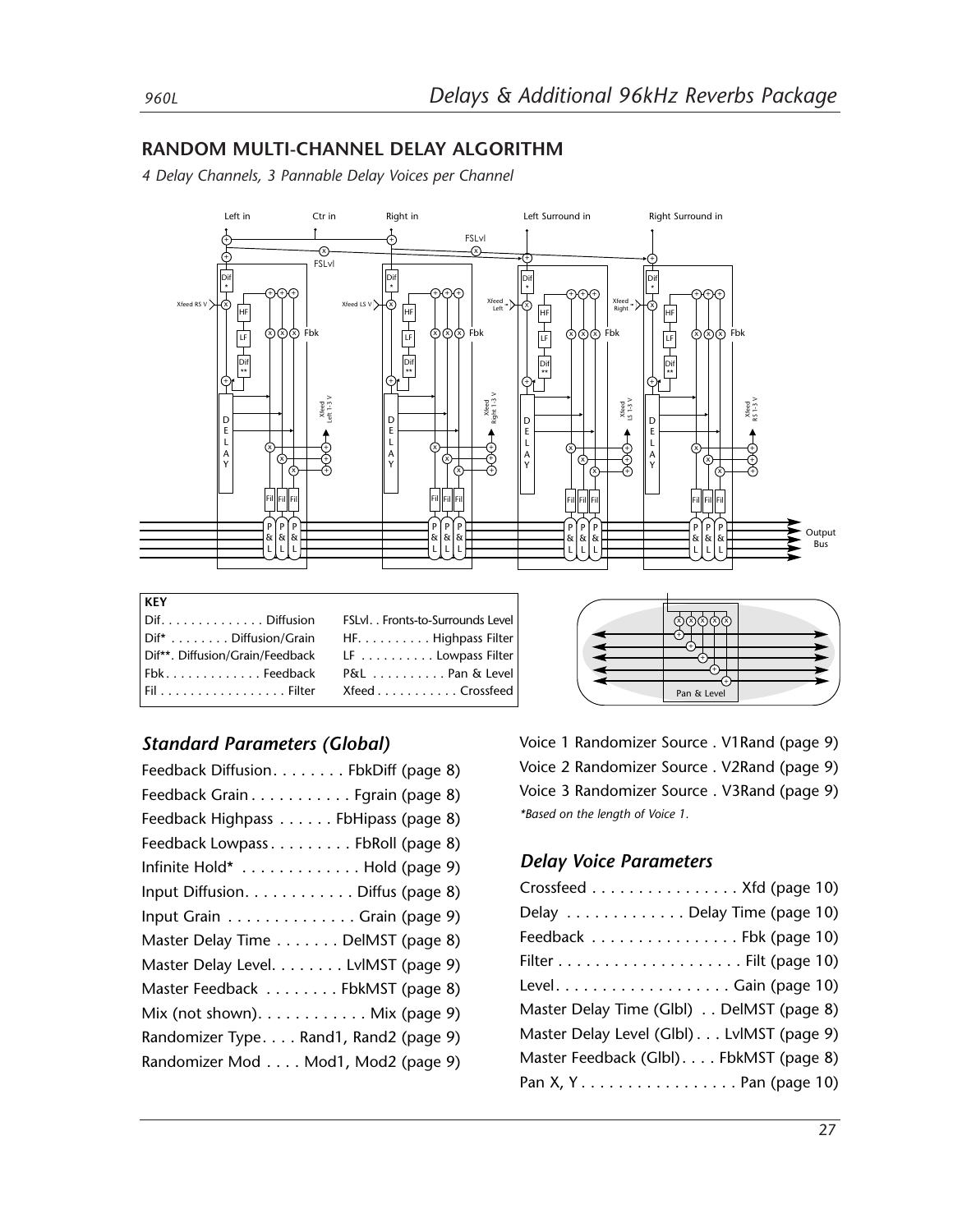## *Index*

#### **KEY**

\*B . . . . . Stands as an abbreviation for surround program banks, i.e. "\*B13" stands for Surround Bank 13.

*(Ill.)* . . . . Stands for Illustration.

- B . . . . . . Stands as an abbreviation for stereo program banks, i.e. "B13" stands for Stereo Bank 13.
- P . . . . . . Stands as an abbreviation for program, i.e. "P1" stands for Program 1.

#### **SYMBOLS**

\*Crazy Delays, Surround Bank 16, 21 \*Delay Spaces, Surround Bank 15, 20 to 21 \*Random Delays, Surround Bank 14, 19 to 20 \*Simple Delays, Surround Bank 13, 19 \*Tools, Surround Bank 17, 22 – Button, 6 *Hint:*, 2, 10 *Note:*, 2, 7, 10, 12  $(\overline{\text{save}})$ , 6

#### **NUMBERS**

1/2 : 1/3 Program (B14, P3), 15 1/2 : 1/4 Program (B14, P6), 15 1/2 Delay Program (B15, P1), 15 1/3 Delay Program (B15, P3), 15 1/4 Delay Program (B15, P2), 15 3 1/4 Tape Delay Program (B13, P8), 14 4-Bounce Delay Program (B19, P3), 18 4-Voice Double Program (B19, P1), 18 480 Delays, Stereo Bank 19, 18 7 1/2 Tape Delay Program (B13, P7), 14 8 x 8 Bank 1: Tools, 22 960L REV Field, 4 96kHz Reverb Algorithms, New, 4

#### **A**

ALG Soft Button, 13 Algorithm Diagrams, 23 to 27 Alien Encounter Program (B18, P4), 17 Alternate Room Program (B16, P4), 16 AM Radio Program (B16, P9), 16 Ambient Bed Program (\*B16, P5), 21 Around the Room Program (\*B15, P7), 21 **Arrow Keys** Down, 6, 12, 13 Left, 12, 13 Right, 12, 13

Up, 6, 12, 13 Attack From Back Program (\*B16, P6), 21

#### **B**

Back and Forth Program (B15, P8), 15 Back Heavy Program (\*B13, P7), 19 Ballpark Program (B16, P7), 16

#### **B** *(continued)*

Basic Short/Long Program (B14, P1), 14 Basic Surr Delay Program (\*B13, P4), 19 Basic Long/Tape Program (B14, P2), 14 Basic Whispers Program (B14, P9), 15 Bathroom Rumble Program (B14, P.0), 15 Boing! Program (B13, P6), 14 Bright to Dark Program (B17, P8), 17 Bright/Dark Program (B14, P8), 15 Busy Delay Program (\*B14, P6), 20

#### **C**

Chamber Algorithms, 4 Circles Program (B19, P7), 18 Complex Looper Program (B17, P5), 17 CONTROL Button, 4 Control Mode, 4, 5 Crazy Delays, Stereo Bank 18, 17 to 18 Cross Panned Delay Program (B13, P0), 14 Crystallize Program (B18, P8), 18 Ctr In Parameter, 8

#### **D**

Dark Feedback Program (B14, P4), 15 Dark Hue Delay Program (\*B16, P9), 21 David's Earlies Program (\*B15, P6), 20 Delay Algorithm Parameters, 8 to 10 Delay Cave Program (B19, P6), 18 Delay Spaces, Stereo Bank 16, 16 Delay Time Parameter, 10, 23, 24, 25, 26, 27 Delay Tool Parameters, 11 Delay Tools, 11 Delay Voice Edit Screen, 11, 12 *(Ill.)*, 13 Delay Voice Parameters, 8, 10, 12, 23, 24, 25, 26, 27 Delay Voices Option, 13 Delay Wash Program (B15, P4), 15 Delays & Additional 96kHz Reverbs Package, About the, 4 Delays & Additional 96kHz Reverbs Package, Enabling, 4 to 6 DelMST Parameter, 8, 9, 10, 14, 15, 16, 17, 19, 20, 21, 23, 24, 25, 26, 27 Diagrams, Algorithm, 23 to 27 Diffus Parameter, 8, 23, 24, 25, 26, 27 Dispersal Program (\*B16, P2), 21 Documentation Conventions, 2 Double Delay Program (B19, P2), 18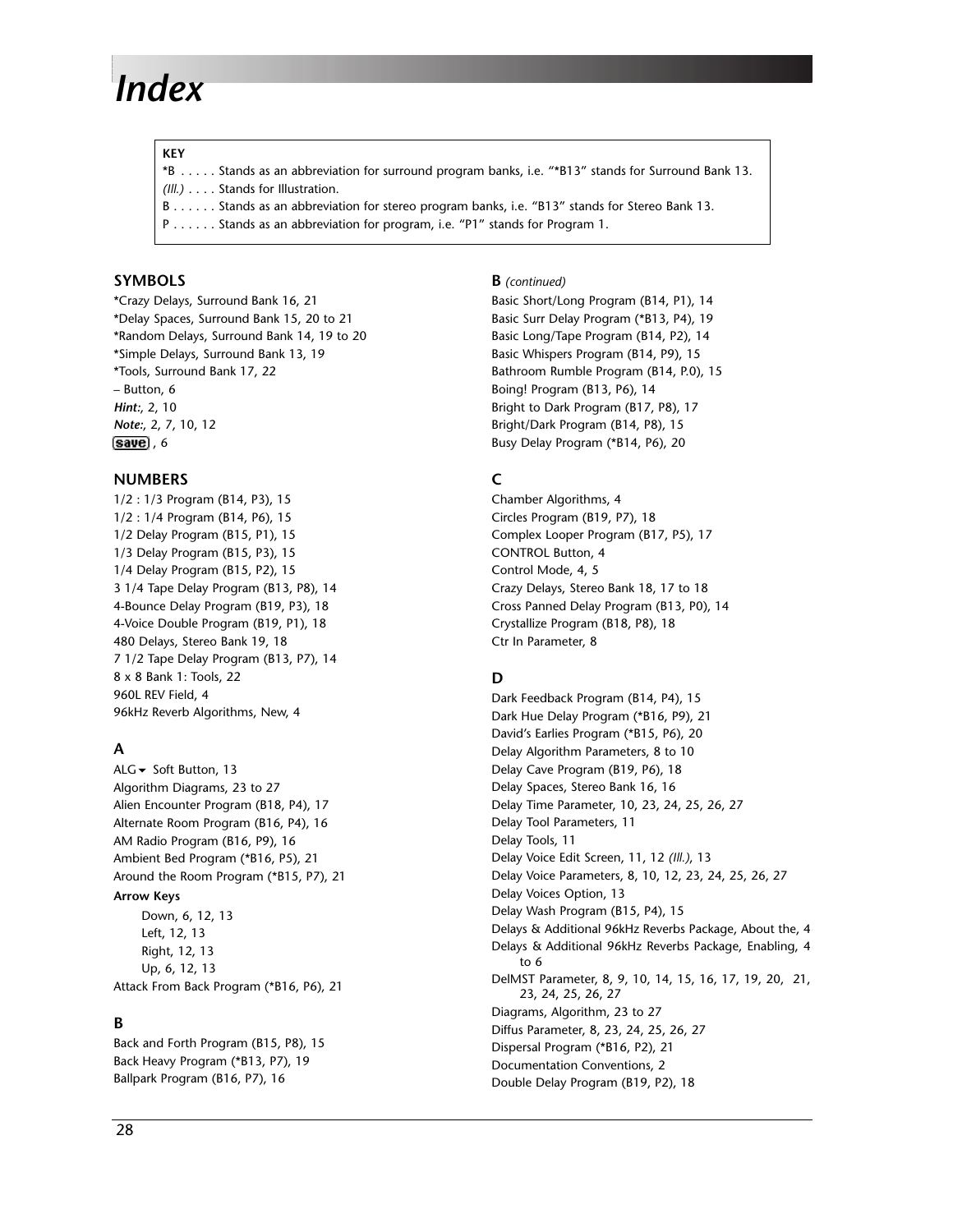#### **D** *(continued)*

Doubler Basic Program (B14, P5), 15 Doublers, 8, 15, 16, 17, 20 Down Arrow Key, 6, 12, 13 Downtown Program (B16, P5), 16 Drum Room Program (\*B15, P3), 20 DSP Configuration, 4, 7, 8, 11 Dual Delay Algorithms, 4, 7, 8, 15, 16, 18, 19, 24 *(Ill.)* Dual Delays, Stereo Bank 15, 15 to 16 Dual Doubler Program (B15, P0), 16

#### **E**

Early Reflection Modeling, 8 EDIT Button, 11, 12, 13 Enabled Field, 5, 6 Enabling Instructions, 4 to 6 ENTER Button, 6

#### **F**

Fader, 10, 12, 13, 14, 15, 17, 19 FbHipass Parameter, 8, 23, 24, 25, 26, 27 Fbk Parameter, 9, 10, 23, 24, 25, 26, 27 FbkDiff Parameter, 8, 18, 24, 25, 27 FbkMST Parameter, 8, 10, 12, 16, 17, 18, 20, 21, 23, 24, 25, 26, 27 FbRoll Parameter, 8, 23, 24, 25, 26, 27 Feedback Program (B13, P5), 14 Filt Parameter, 10, 23, 24, 25, 26, 27 Filtered Delay Program (B13, P2), 14 FINE ADJ Button, 10, 12, 13 Fine Adjusting Parameter Settings, 12 to 13 Fgrain Parameter, 8, 18, 24, 25, 27 For Tori Program (\*B13, P6), 19 Frame Delay Program (\*B17, P1), 22 Frame Delay Program (B1, P1), 22 Frame Delay Program (B20, P1), 18 Frame Delays, 11, 18, 22 FrDly Parameter, 11 Front to Back X Program (\*B13, P5), 19 FsLvl Parameter, 8, 20, 27

#### **G**

Gain Parameter, 10, 23, 24, 25, 26, 27 Galloping Delays Program (B15, P7), 15 Global Parameters, *see Standard Parameters* Going Inside Program (B17, P2), 16 Golden Room Program (\*B15, P1), 20 Golden Room Program (B16, P1), 16 Grain Parameter, 8, 9, 24, 25, 27

#### **H**

Hall w/o Reverb Program (\*B15, P8), 21 Hall w/o Verb Program (B16, P8), 16 Hold Parameter, 8, 9, 10, 17, 20, 23, 24, 25, 26, 27 Hollow Tubes Program (B18, P3), 17 Hum Parameter, 11

#### **I**

**Illustrations** Delay Voices Edit Screen, 12 License Key Entry Screen, 6 Parameter Selection Menu, 13 Standard Algorithm Edit Screen, 13 System Information Screen, 5 System Licenses Screen, 5 SYSTEM - Menu, 5 Infinite Hold Program (B13, P9), 14 Into the Middle Program (B15, P6), 15 Invalid Package Key Message, 6 Inverse Delay Program (B13, P4), 14 InLvl Parameter, 8, 9

#### **J**

Joystick, 12, 14, 16, 21, 22 JOYSTICK Button, 10, 12, 14

#### **K**

Key, License, 5, 6

#### **L**

LARC2, 4, 5, 6, 10, 11, 12, 13 LARC2 Display, 6 LARC2 REV Field, 4 Left Arrow Key, 12, 13 License Key, 4, 6 License Key Entry Screen, 6 *(Ill.)* Linger Program (\*B16, P3), 21 Long Whispers Program (B15, P9), 16 LvlMST Parameter, 9, 10, 12, 23, 24, 25, 26, 27

#### **M**

Metal Landscape Program (\*B16, P1), 21 Mix Parameter, 9, 23, 24, 25, 26, 27 Mod1 Parameter, 9, 17, 21, 27 Mod2 Parameter, 9, 17, 19, 20, 21, 27 More Nice Delays Program (B17, P7), 17 Multi-Channel Delay Algorithms, New, 4 Multi-Channel Reverb Algorithms, New, 4 Multitap Tape Loops, 7

*. . . Index continues on page 30*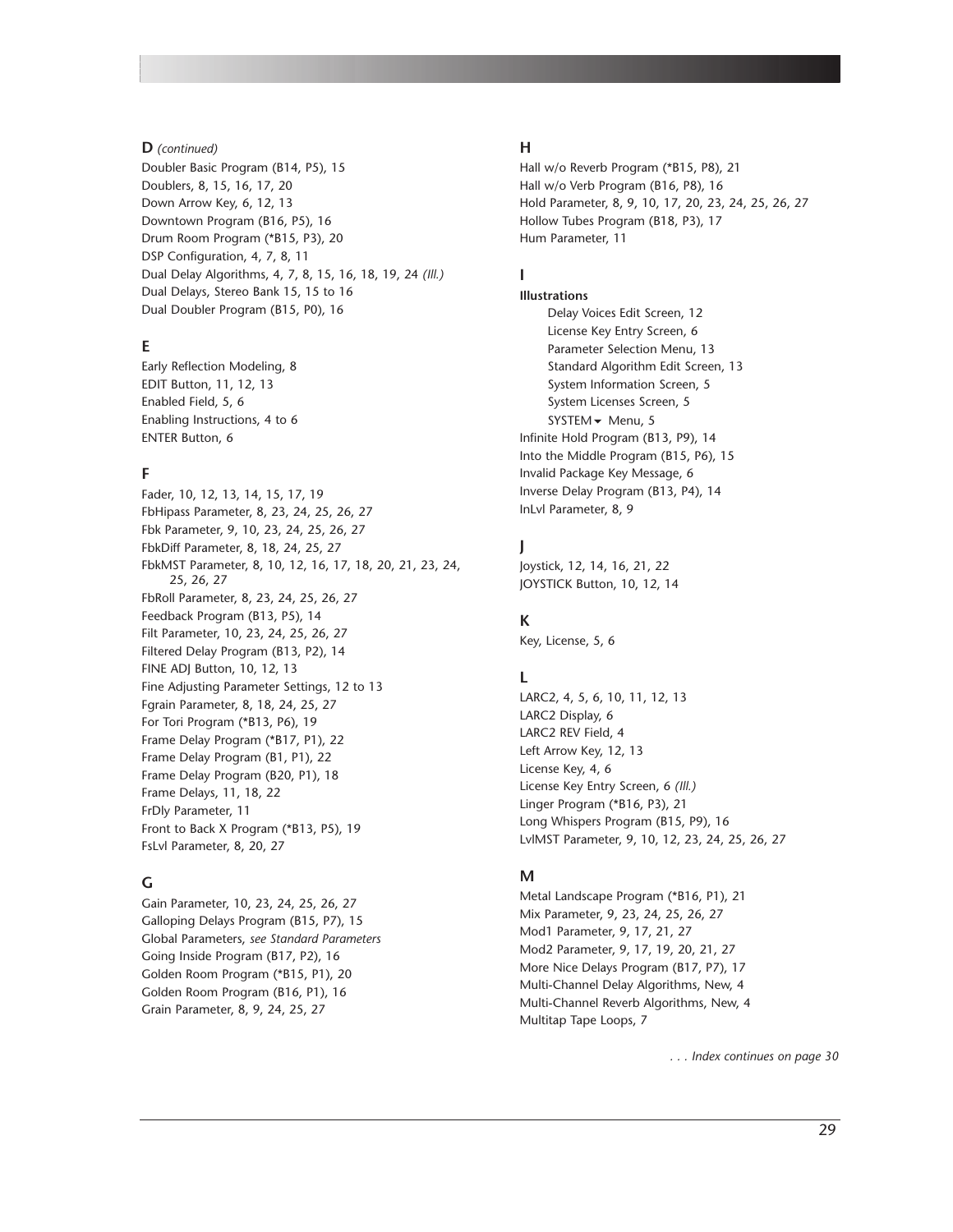### *Index(continued)*

#### **KEY**

\*B . . . . . Stands as an abbreviation for surround program banks, i.e. "\*B13" stands for Surround Bank 13. *(Ill.)* . . . . Stands for Illustration. B . . . . . . Stands as an abbreviation for stereo program banks, i.e. "B13" stands for Stereo Bank 13.

- 
- P . . . . . . Stands as an abbreviation for program, i.e. "P1" stands for Program 1.

#### **N**

Narrow Room Program (\*B15, P2), 20 Nebula Program (\*B16, P4), 21 **New** 96kHz Reverb Algorithms, 4 Delay & 96kHz Reverb Program Banks, 14 to 22 Multi-Channel Delay Algorithms, 4 Multi-Channel Reverb Algorithms, 4 Stereo Delay Algorithms, 4, 17 Nice Delay Program (\*B13, P1), 19 Nice Delays Program (B17, P1), 16

#### **O**

Octal Frame Delay Algorithms, 4, 22 Octal Thru Program (B1, P1), 22 Octal Zone Delay Algorithms, 4, 22 OK Soft Button, 6 Open Your Mind Program (\*B16, P8), 21 Option Name Field, 5 On and On Program (B19, P0), 18

Numeric Keypad, 6, 12, 13

#### **P**

Pan Parameter, 10, 23, 24, 25, 26, 27 Panning Delay Program (B18, P0), 18 Parameter Selection Menu, 13 *(Ill.)* Parameter Settings, Fine Adjusting, 12 to 13 **Parameters** Delay Algorithm, 8 to 10 Delay Voice, 8, 10, 12, 23, 24, 25, 26, 27 Delay Tool, 11 Standard, 8 to 9, 13, 23, 24, 25, 26, 27 Pitter Patter Program (B19, P4), 18 Plate Algorithms, 4 Power Switch, Rear Panel, 4 Program Banks, New Delay & 96kHz Reverb, 14 to 22

#### **R**

Rand1 Parameter, 7, 8, 9, 25, 27 Rand2 Parameter, 7, 8, 9, 25, 27 Random & Stutter Program (\*B14, P7), 20 Random Delay Algorithms, 4, 7 to 8, 9, 15, 16, 17, 18, 19, 25 *(Ill.)* Random Delays, Stereo Bank 17, 16 to 17

#### **R** *(continued)*

Random EQ Delay Program (B18, P7), 18 Random Looper Program (\*B14, P0), 20 Random Multi-Channel Delay Algorithms, 27 *(Ill.)* Random Room Program (B16, P0), 16 Random Surround Delay Algorithms, 4, 19, 20, 21 Rear Panel Power Switch, 4 Redshift Program (B17, P9), 17 Repeating Program (\*B13, P0), 19 Rhythmic S/H Program (\*B14, P8), 20 Right Arrow Key, 12, 13 Robotix Program (B18, P2), 17 Roll Back Program (\*B13, P9), 19 Rolling Right Program (B17, P6), 17

#### **S**

Sewer Pipe Program (B16, P6), 16 Shuffle Surround Program (\*B13, P3), 19 Simple Delay Algorithms, 4, 7, 8, 14, 15, 17, 18, 19, 23 *(Ill.)* Simple Delay Program (B13, P1), 14 Simple Delays, Stereo Bank 13, 14 Simple Multi-Channel Delay Algorithms, 7, 26 *(Ill.)* Simple Surround Delay Algorithms, 4, 19 Slap Echo Program (B13, P3), 14 Slap Room Program (\*B15, P9), 21 Slap Room Program (B16, P3), 16 Smart Delay Program (\*B14, P2), 19 Smart Delay Program (B17, P3), 17 Smoothing Delay Program (B18, P1), 17 Soft Roller Program (B19, P9), 18 Software Version 3.0, 2, 4 Sonic Decimate Program (\*B16, P7), 21 Sonic Landscape Program (\*B16, P0), 21 Spastic Delays Program (B18, P5), 17 Spiral EQ Delay Program (\*B13, P8), 19 Split Delays, Stereo Bank 14, 14 to 15 Square Room Program (\*B15, P5), 20 Stadium Program (\*B15, P0), 21 Standard Algorithm Edit Screen, 11, 13 *(Ill.)* Standard Parameters, 8 to 9, 13, 23, 24, 25, 26, 27 Standard Parameters Option, 13 Standby Button, 4, 6 Stereo Bank 13: Simple Delays, 14 Stereo Bank 14: Split Delays, 14 to 15 Stereo Bank 15: Dual Delays, 15 to 16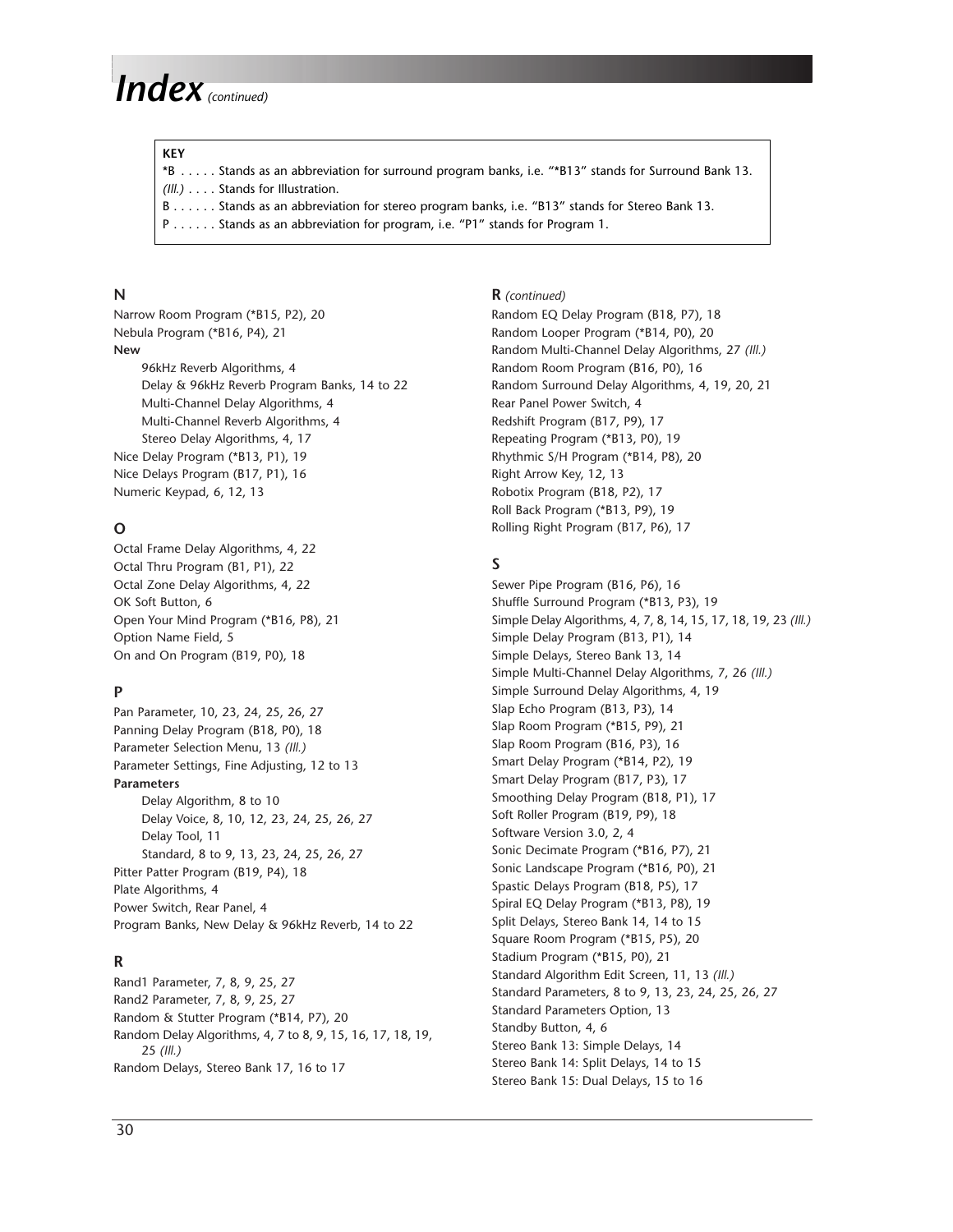#### **S** *(continued)*

Stereo Bank 16: Delay Spaces, 16 Stereo Bank 17: Random Delays, 16 to 17 Stereo Bank 18: Crazy Delays, 17 to 18 Stereo Bank 19: 480 Delays, 18 Stereo Bank 20: Tools, 18 Stereo Delay Algorithms, New, 4, 17 Stereo Frame Delay Algorithms, 4, 18 Stutter/Feedback Program (B14, P7), 15 Subtle Delay Program (\*B14, P5), 20 Surround Bank 13: \*Simple Delays, 19 Surround Bank 14: \*Random Delays, 19 to 20 Surround Bank 15: \*Delay Spaces, 20 to 21 Surround Bank 16: \*Crazy Delays, 21 Surround Bank 17: \*Tools, 22 Surround Chamber Algorithms, 4 Surround Frame Delay Algorithms, 4, 22 Surround Plate Algorithms, 4 Swingin' Delay Program (B15, P5), 15 System Information Option, 4 System Information Screen, 4, 5 *(Ill.)* System Licenses Option, 5 System Licenses Screen, 5 *(Ill.)*, 6 SYSTEM <del>v</del> Menu, 5 *(Ill.)* SYSTEM · Soft Button, 4, 5

#### **T**

Table of Contents, 3 Temp Parameter, 11 The Sizzler Program (B18, P9), 18 There & Back Program (B19, P8), 18 Tight Room Program (B16, P2), 16 Totally Random Program (B17, P0), 1 to 1-20 Tools, 8 x 8 Bank 1, 22 Tools, Stereo Bank 20, 18 TrimL Parameter, 11 TrimR Parameter, 11 Type Parameter, 11

#### **U**

Units Parameter, 11 Up Arrow Key, 6, 12, 13 User Interface Enhancements, 11 to 13

#### **V**

V1Rand Parameter, 9, 21, 25, 27 V2Rand Parameter, 9, 25, 27 V3Rand Parameter, 9, 25, 27 Very Strange Sounds, 8 Vocal Delay Program (\*B14, P4), 20 Vocal Delay Program (B17, P4), 17

#### **W**

Wand1 Parameter, 8, 9 Wand2 Parameter, 8, 9 **W** *(continued)* Warm Delay Program (\*B14, P1), 19 Warm Ping-Pong Program (B18, P6), 17 Whispers Program (\*B13, P2), 19 Wide Room Program (\*B15, P4), 20 Wild Echoes Program (\*B14, P9), 20

#### **X**

X-Over Program (\*B14, P3), 19 X-Pan Double Program (B19, P5), 18 Xfd Parameter, 10, 24, 27

#### **Z**

Zone Delays, 11, 22 Zone Dly/Feet Program (B1, P4), 22 Zone Dly/Metric Program (B1, P3), 22 Zone Dly/Time Program (B1, P2), 22 Zone1 Parameter, 11 Zone2 Parameter, 11